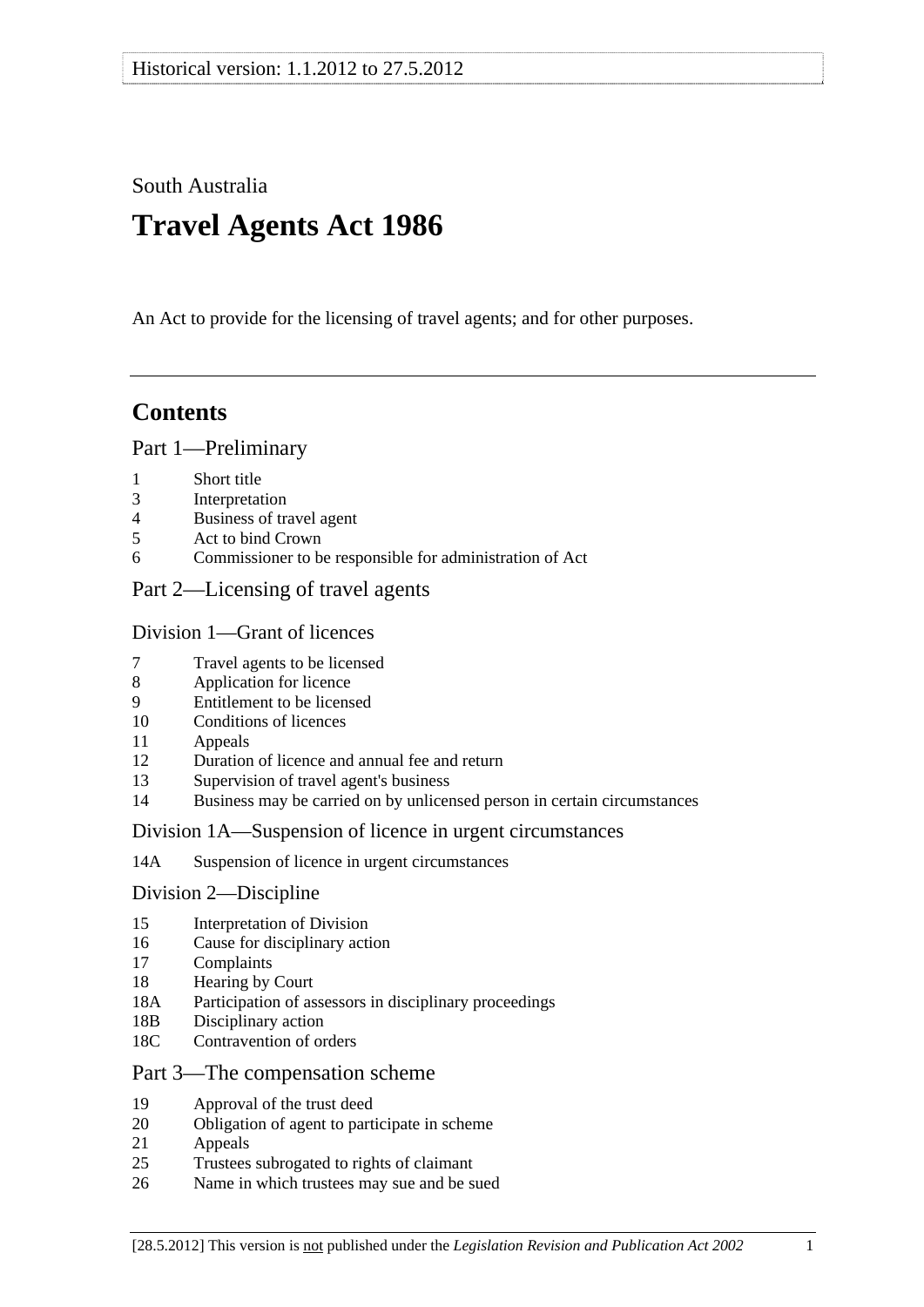#### <span id="page-1-0"></span>[Part 4—Miscellaneous](#page-10-0)

- [27 Delegations](#page-10-0)
- [28 Agreement with professional organisation](#page-11-0)
- [29 Exemptions](#page-12-0)
- [30 Registers](#page-12-0)
- [31 Commissioner and proceedings before District Court](#page-12-0)
- [32 False or misleading information](#page-12-0)
- [33 Notice to be displayed](#page-13-0)
- [34 Travel agent to use authorised name](#page-13-0)
- [35 Accounts to be kept](#page-13-0)
- [36 Statutory declaration](#page-13-0)
- [37 Investigations](#page-13-0)
- [38 General defence](#page-14-0)
- [39 Liability for act or default of officer, employee or agent](#page-14-0)
- [40 Offences by bodies corporate](#page-14-0)
- [41 Continuing offence](#page-14-0)
- [42 Prosecutions](#page-15-0)
- [43 Evidence](#page-15-0)
- [44 Service of documents](#page-15-0)
- [45 Annual report](#page-16-0)
- [46 Regulations](#page-16-0)

[Schedule—Appointment and selection of assessors for District Court](#page-17-0) 

[Legislative history](#page-18-0) 

### **The Parliament of South Australia enacts as follows:**

## **Part 1—Preliminary**

### **1—Short title**

This Act may be cited as the *Travel Agents Act 1986*.

#### **3—Interpretation**

In this Act, unless the contrary intention appears—

*authorised name* in respect of a licensed travel agent means—

- (a) the name of the travel agent as it appears in the licence; or
- (b) a business name registered by the travel agent under the *[Business Names](http://www.legislation.sa.gov.au/index.aspx?action=legref&type=act&legtitle=Business%20Names%20Act%201963)  [Act 1963](http://www.legislation.sa.gov.au/index.aspx?action=legref&type=act&legtitle=Business%20Names%20Act%201963)* of which the Commissioner has been given prior notice in writing;

*authorised officer* means a person who is an authorised officer under the *[Fair Trading](http://www.legislation.sa.gov.au/index.aspx?action=legref&type=act&legtitle=Fair%20Trading%20Act%201987)  [Act 1987](http://www.legislation.sa.gov.au/index.aspx?action=legref&type=act&legtitle=Fair%20Trading%20Act%201987)*;

*the Commissioner* means the Commissioner for Consumer Affairs;

*the compensation fund* means the compensation fund established under the trust deed;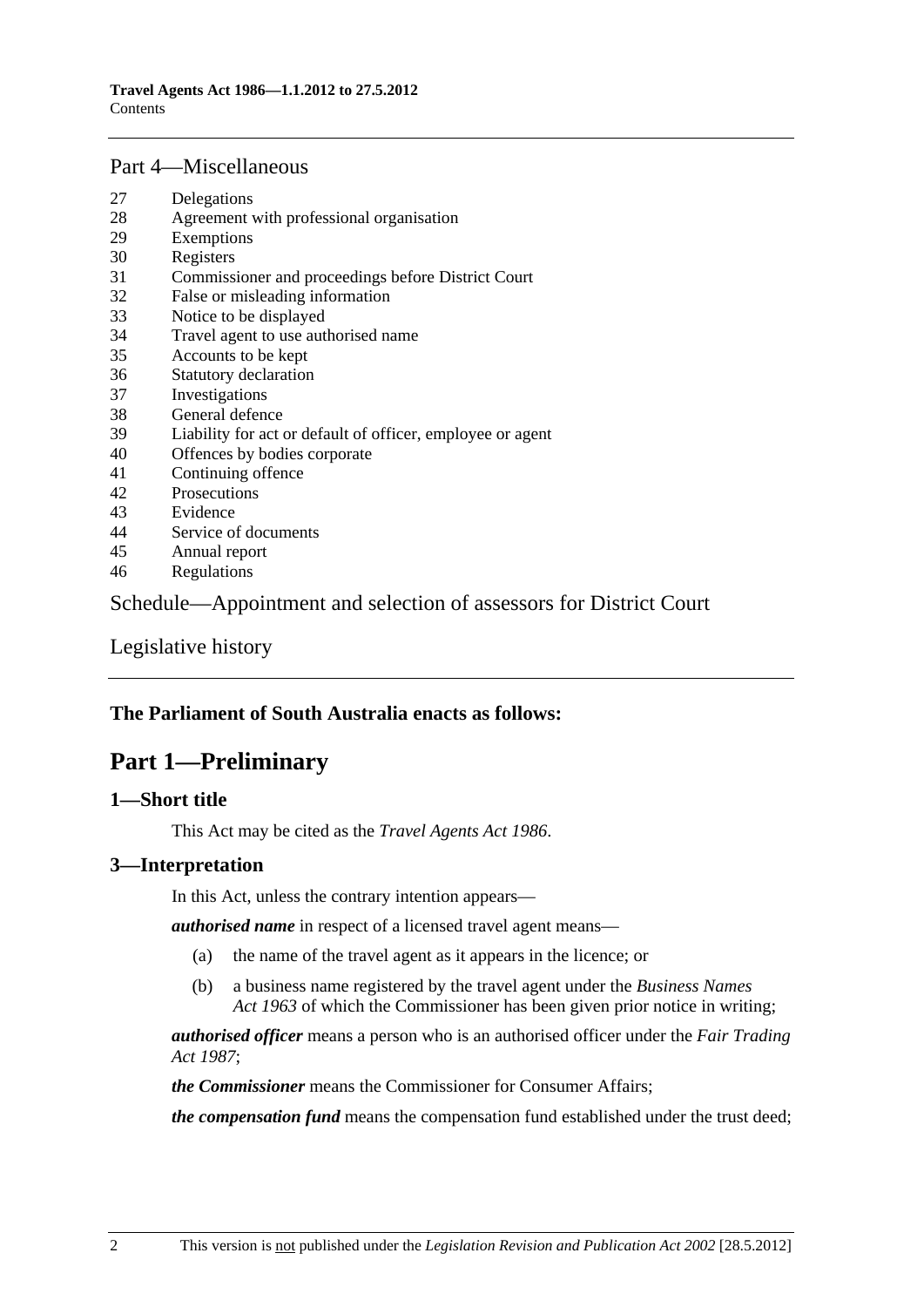<span id="page-2-0"></span>*corresponding law* means a law of another State, or of a Territory of the Commonwealth declared by regulation to be a corresponding law for the purposes of this Act;

*director* of a body corporate includes—

- (a) a person occupying or acting in the position of director or member of the governing body of the body corporate, by whatever name called and whether or not validly appointed to occupy or duly authorised to act in the position; and
- (b) any person in accordance with whose directions or instructions the directors or members of the governing body of the body corporate are accustomed to act;

*District Court* means the Administrative and Disciplinary Division of the District Court;

*licence* means a licence under this Act; and *licensee*, *licensed* and *unlicensed* have corresponding meanings;

*the trust deed* means the trust deed approved under [section 19](#page-9-0);

*vehicle* includes a boat, aircraft or other means of transport.

#### **4—Business of travel agent**

- (1) Subject to this section, a person carries on business as a travel agent if the person in the course of a business—
	- (a) sells or arranges to sell rights to travel; or
	- (b) sells or arranges to sell rights to travel and accommodation; or
	- (c) carries out an activity set out in the regulations.
- (2) A person does not carry on business as a travel agent—
	- (a) by reason of anything done by that person in the course of employment;
	- (b) by reason of selling, or arranging for the sale of, rights to travel in a vehicle owned by that person;
	- (c) by reason of selling, or arranging for the sale of, rights to accommodation at a place owned by that person;
	- (d) by reason of carrying on an activity set out in the regulations.
- (3) A person is the owner of a vehicle or place of accommodation for the purposes of this section if that person has lawful possession of the vehicle or place of accommodation.
- (4) In this section—

*sale*, in relation to rights, includes the conferral or assignment of the rights; and *to sell* has a corresponding meaning.

### *5—Act to bind Crown*

 *(1) This Act binds the Crown not only in right of South Australia but also, so far as the legislative power of Parliament permits, the Crown in all its other capacities.*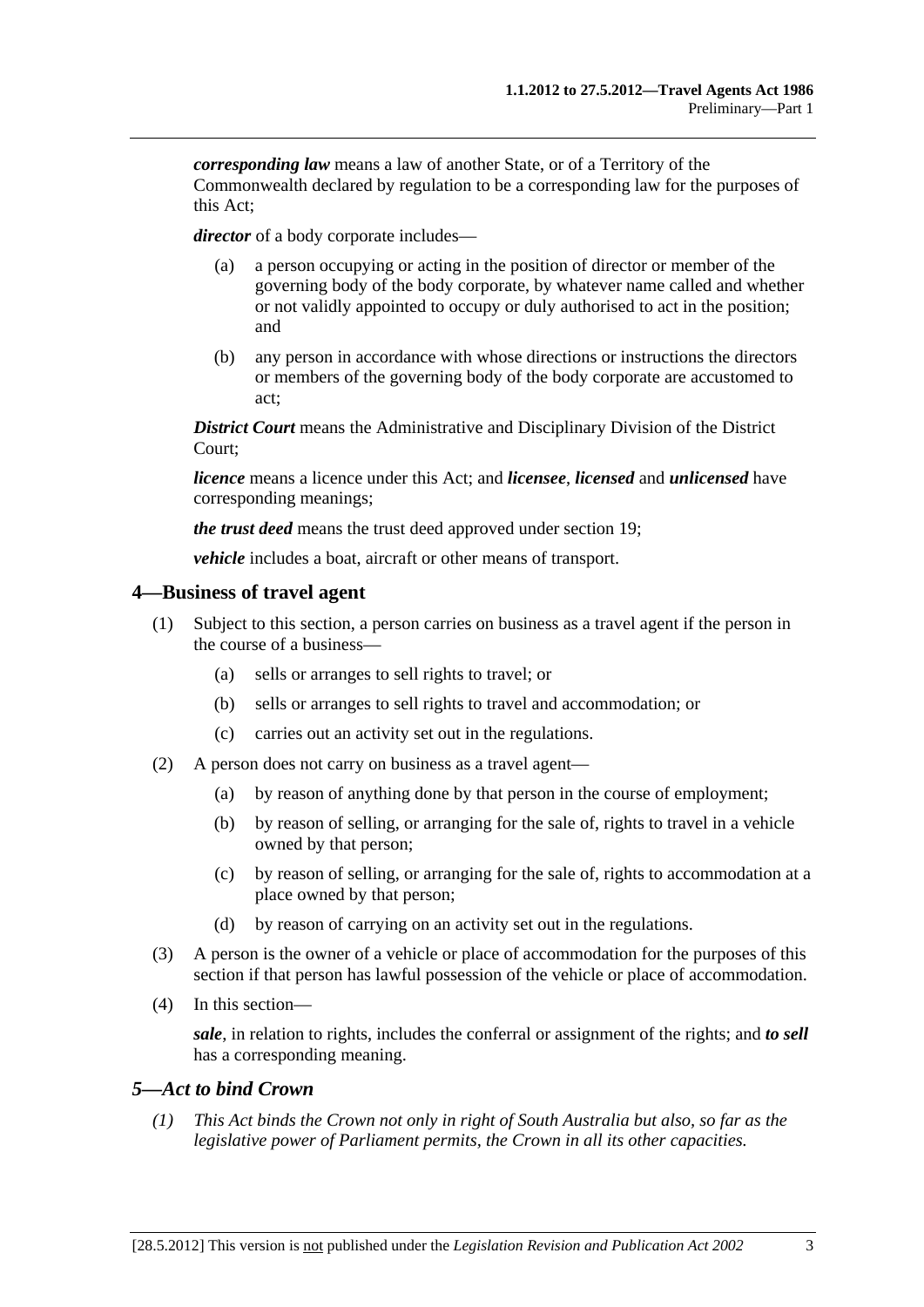<span id="page-3-0"></span> *(2) Nothing in this Act renders the Crown in right of South Australia or in any other capacity liable to be prosecuted for an offence or obliges the Crown in right of South Australia to hold a licence.* 

*Note—* 

*Section 5 had not come into operation at the date of the publication of this version.* 

#### **6—Commissioner to be responsible for administration of Act**

The Commissioner is responsible, subject to the control and direction of the Minister, for the administration of this Act.

## **Part 2—Licensing of travel agents**

### **Division 1—Grant of licences**

#### **7—Travel agents to be licensed**

- (1) A person must not—
	- (a) carry on business as a travel agent except as authorised by a licence under this Act; or
	- (b) advertise or otherwise hold himself or herself out as being entitled to carry on business as a travel agent unless authorised to carry on business as such an agent by a licence under this Act.

Maximum penalty: \$50 000.

- (2) If a person is convicted of an offence against [subsection \(1\),](#page-3-0) the court by which the conviction is recorded must order the person to pay to the Crown an amount estimated by the court to be the amount of the profit that has accrued to the convicted person or any other person with whom the convicted person has a business or personal association in consequence of the commission of the offence.
- (3) An amount recovered by the Crown under an order must be paid into the compensation fund.
- (4) A person required by this Act to be licensed as a travel agent is not entitled to any fee, other consideration or compensation under or in relation to a contract with another on whose behalf the person provided services as a travel agent unless—
	- (a) the person was authorised to provide the services under a licence; or
	- (b) a court hearing proceedings for recovery of the fee, other consideration or compensation is satisfied that the person's failure to be so authorised resulted from inadvertence only.

#### **8—Application for licence**

- (1) An application for a licence must—
	- (a) be made to the Commissioner in the manner and form approved by the Commissioner; and
	- (b) be accompanied by the fee fixed by regulation.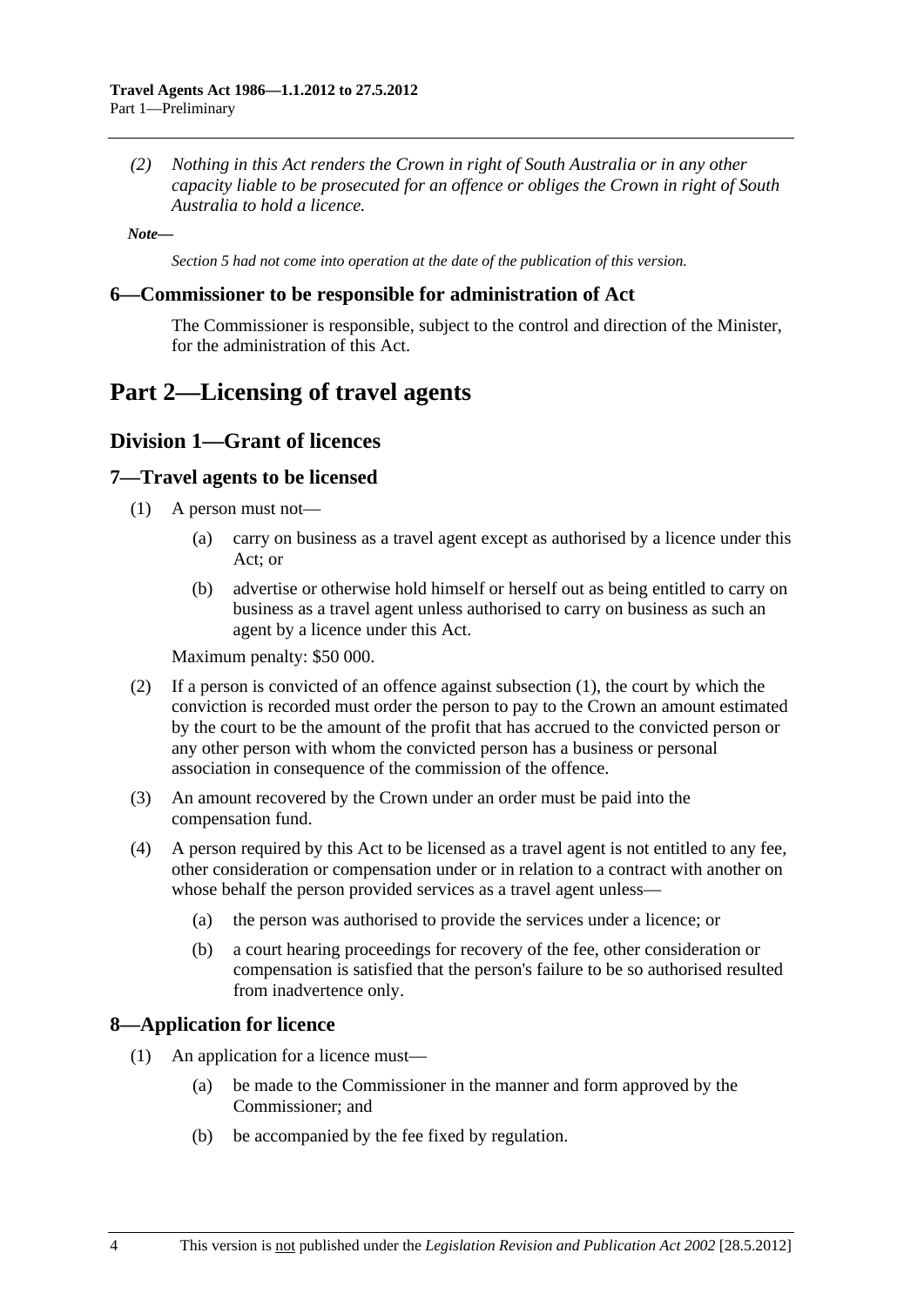- <span id="page-4-0"></span> (2) An applicant for a licence must provide the Commissioner with such evidence as the Commissioner thinks appropriate as to the identity, age and address of the applicant and any other information required by the Commissioner for the purposes of determining the application.
- (3) If an applicant for a licence has previously failed to pay a fee, penalty, contribution or levy that became payable under this Act, the Commissioner may require the applicant to pay the whole or a specified part of the fee, penalty, contribution or levy (as the case may be).
- (4) The Commissioner may, by notice in writing, require an applicant for a licence, within a time fixed by the notice (which may not be less than 28 days after service of the notice), to comply with any requirement under this section to the Commissioner's satisfaction.
- (5) If the applicant fails to comply with the notice under [subsection \(4\)](#page-4-0), the Commissioner may, without further notice, refuse the application but keep the fee that accompanied the application.

### **9—Entitlement to be licensed**

- (1) A natural person is entitled to be granted a licence if—
	- (a) the person is of or above the age of 18 years; and
	- (b) the person is not disqualified under this Act or a corresponding law from holding a licence under this Act or the corresponding law or being involved in the direction, management or conduct of the business of a travel agent; and
	- (c) the person has made suitable arrangements to fulfil the obligations that may arise under this Act; and
	- (d) the trustees under the trust deed have certified that—
		- (i) the person is eligible for membership of the compensation scheme established by the trust deed; and
		- (ii) the person will be admitted as a member of the compensation scheme on being licensed; and
	- (e) he or she is a fit and proper person to be the holder of a licence.
- (2) A body corporate is entitled to be granted a licence if—
	- (a) the body corporate is not disqualified under this Act or a corresponding law from holding a licence under this Act or the corresponding law or being involved in the direction, management or conduct of the business of a travel agent; and
	- (b) no director of the body corporate is disqualified under a corresponding law from holding a licence under the corresponding law or being involved in the direction, management or conduct of the business of a travel agent; and
	- (c) the body corporate has made suitable arrangements to fulfil the obligations that may arise under this Act; and
	- (d) the trustees under the trust deed have certified that—
		- (i) the body corporate is eligible for membership of the compensation scheme established by the trust deed; and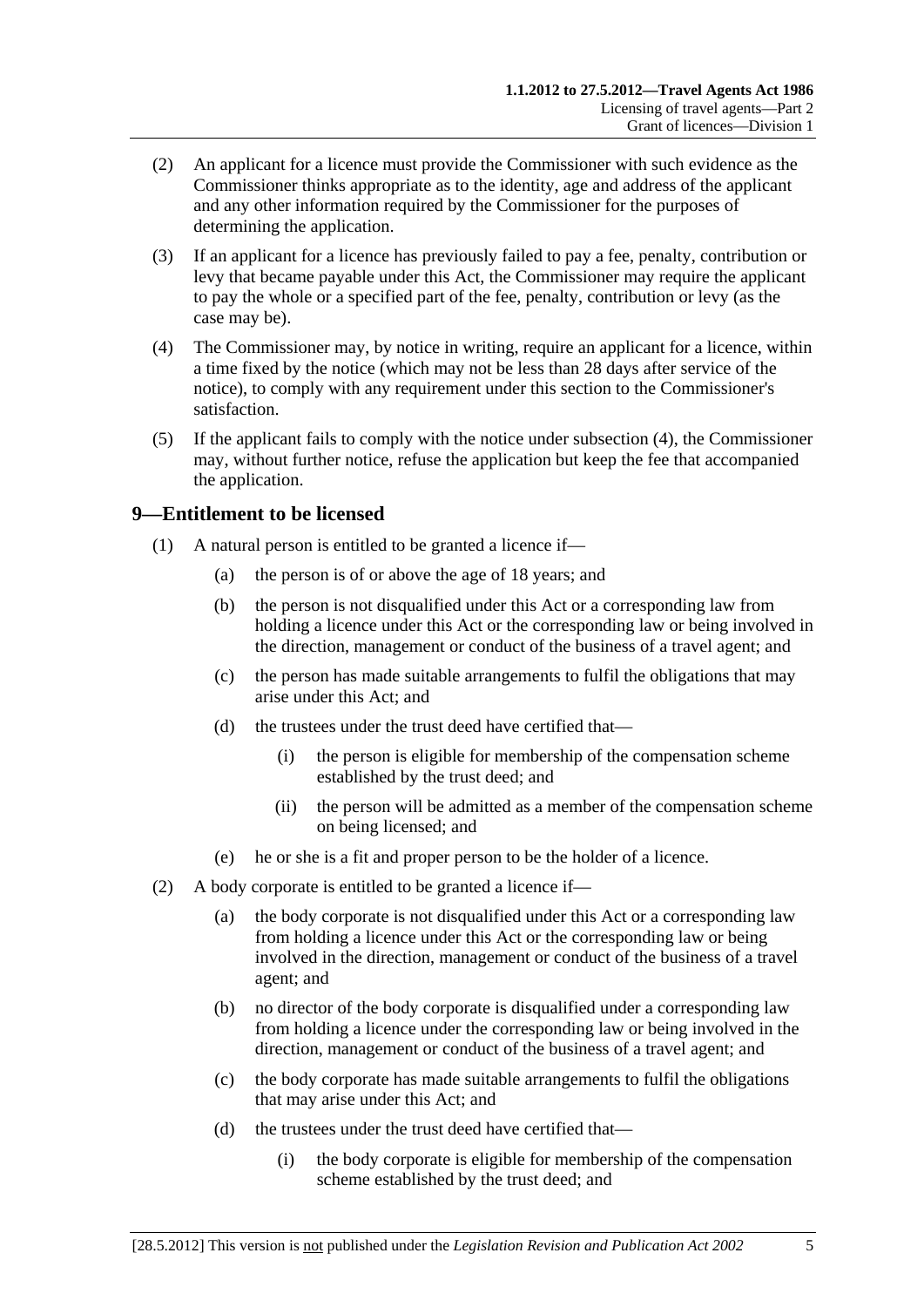- (ii) the body corporate will be admitted as a member of the compensation scheme on being licensed; and
- <span id="page-5-0"></span> (e) each director of the body corporate is a fit and proper person to be the director of a body corporate that is the holder of a licence.

### **10—Conditions of licences**

- (1) A licence is subject to the following conditions:
	- (a) a condition that each place at which the licensed travel agent carries on business as a travel agent must comply with the requirements of the regulations; and
	- (b) conditions imposed by regulation; and
	- (c) conditions imposed by the Commissioner on granting the licence.
- (2) Conditions imposed by the Commissioner on the grant of the licence may be varied or revoked by the Commissioner at any time on application by the licensed travel agent.

### **11—Appeals**

- (1) An applicant for a licence may appeal to the District Court against a decision of the Commissioner refusing the application.
- (2) Subject to [subsection \(4\),](#page-5-0) an appeal must be instituted within one month of the making of the decision appealed against.
- (3) The Commissioner must, if so required by the applicant, state in writing the reasons for the Commissioner's decision to refuse the application.
- (4) If the reasons of the Commissioner are not given in writing at the time of making the decision and the applicant (within one month of the making of the decision) requires the Commissioner to state the reasons in writing, the time for instituting an appeal runs from the time at which the applicant receives the written statement of those reasons.

### **12—Duration of licence and annual fee and return**

- (1) A licence remains in force (except for any period for which it is suspended) until—
	- (a) the licence is surrendered or cancelled; or
	- (b) the licensed travel agent dies or, in the case of a licensed body corporate, is dissolved.
- (2) A licensed travel agent must, each year not later than the date fixed by regulation—
	- (a) pay to the Commissioner the fee fixed by regulation; and
	- (b) lodge with the Commissioner a return in the manner and form required by the Commissioner.
- (3) If a licensed travel agent fails to pay the annual fee or lodge the annual return in accordance with [subsection \(2\)](#page-5-0), the Commissioner may, by notice in writing, require the agent to make good the default and, in addition, to pay to the Commissioner the amount fixed by regulation as a penalty for default.
- (4) If the travel agent fails to comply with the notice within 28 days after service of the notice, the agent's licence is cancelled.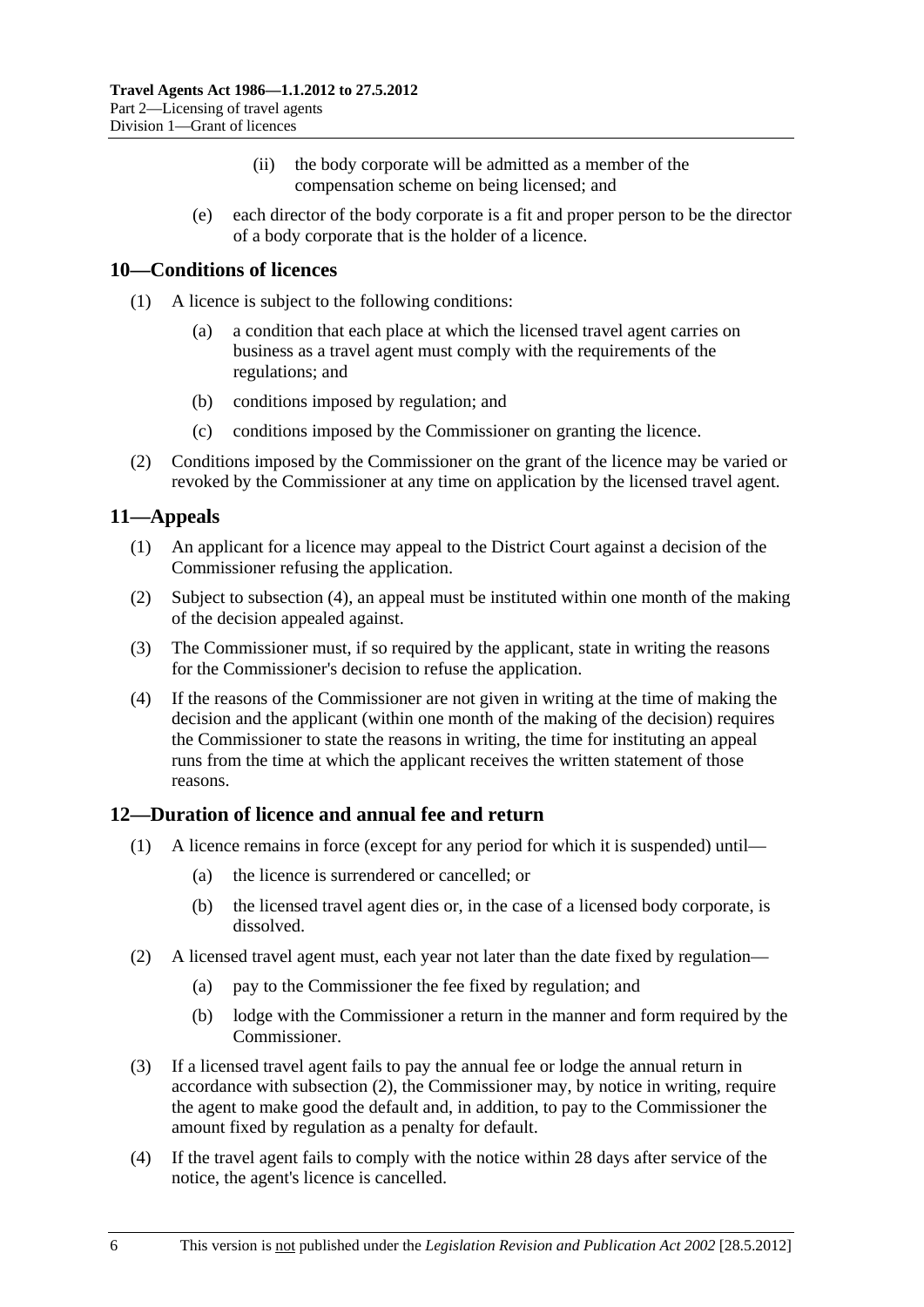- <span id="page-6-0"></span> (5) The Commissioner must notify the travel agent in writing of the cancellation of the agent's licence.
- (6) A licensed travel agent may surrender the licence.
- (7) In this section—

*licensed travel agent* includes a licensed travel agent whose licence has been suspended.

### **13—Supervision of travel agent's business**

- (1) The business conducted at a place from which a licensed travel agent carries on business must be managed and supervised by a person with qualifications approved by the Commissioner (whether or not that person is the licensed travel agent).
- (2) A licensed travel agent who fails to ensure compliance with [subsection \(1\)](#page-6-0) is guilty of an offence.

Maximum penalty: \$20 000.

### **14—Business may be carried on by unlicensed person in certain circumstances**

If a person carrying on business as a travel agent authorised by a licence dies, the personal representative of the deceased, or some other person approved by the Commissioner—

- (a) will be taken to have been licensed (on the same conditions as were applicable to the former licence) as from the date of death of the agent until the expiration of six months from that date or until such later date as may be fixed by the Commissioner; and
- (b) will be taken to have been admitted to membership of the compensation scheme on the date of death of the agent.

### **Division 1A—Suspension of licence in urgent circumstances**

### **14A—Suspension of licence in urgent circumstances**

- (1) If the Commissioner is of the opinion that—
	- (a) there are reasonable grounds to believe that a licensed travel agent has engaged or is engaging in conduct that constitutes grounds for disciplinary action under [Division 2;](#page-7-0) and
	- (b) it is likely that the travel agent will continue to engage in that conduct; and
	- (c) there is a danger that a person or persons may suffer significant harm, or significant loss or damage, as a result of the travel agent's conduct unless action is taken urgently,

the Commissioner may, by notice served on the travel agent—

- (d) suspend the travel agent's licence for a specified period (which may not exceed 6 months); and
- (e) direct the travel agent, within 7 days of service of the notice, to surrender the suspended licence to the Commissioner.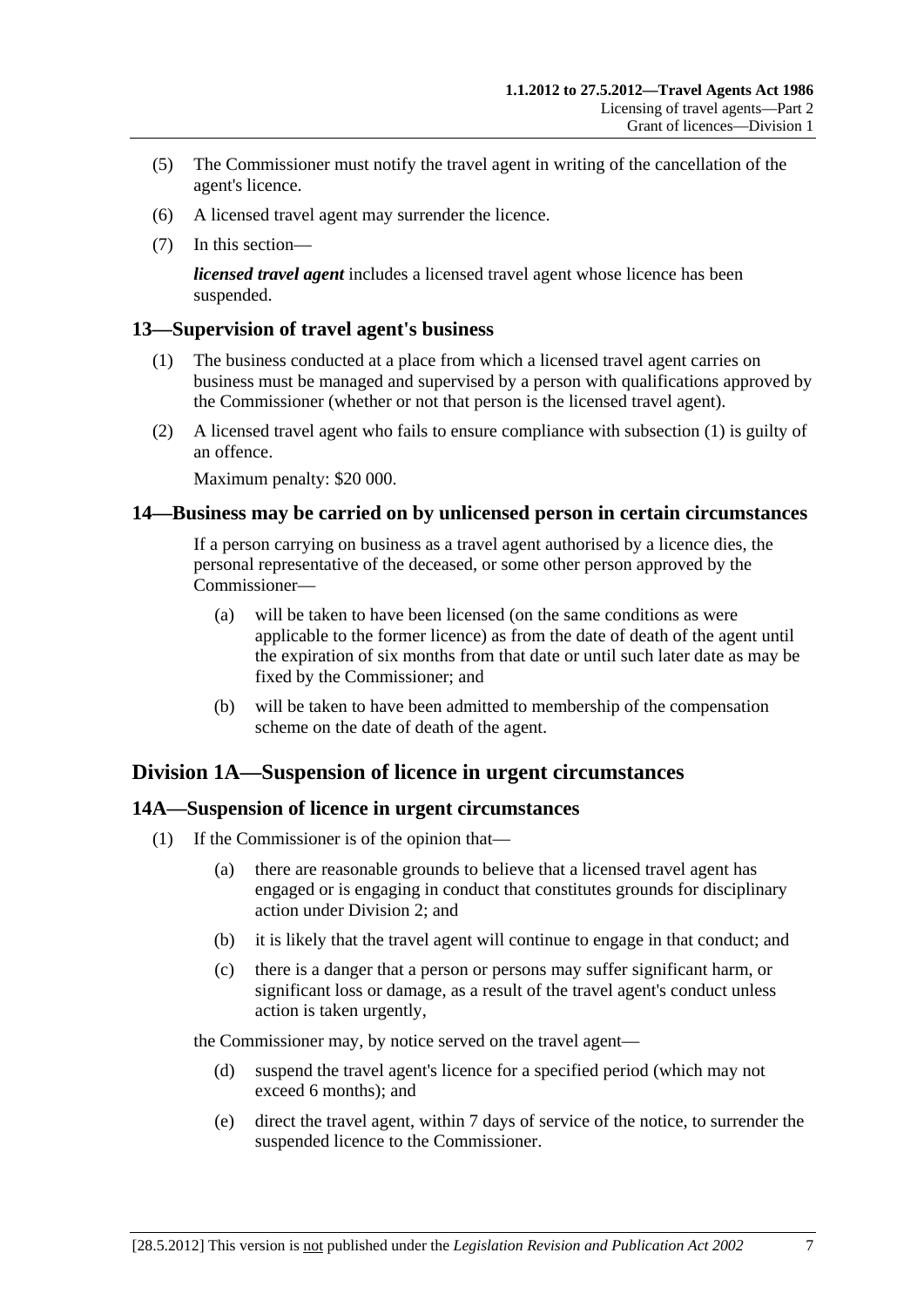- <span id="page-7-0"></span> (2) A licensed travel agent who, without reasonable excuse, fails to surrender his or her licence in accordance with a direction under [subsection \(1\)\(e\)](#page-6-0) is guilty of an offence. Maximum penalty: \$1 250.
- (3) If, during the suspension of a licence under this section, the Commissioner is satisfied that the facts and circumstances that gave rise to the suspension have so altered that the suspension should be terminated, the Commissioner must, by further notice specifying the date of termination, terminate the suspension without delay and restore the licence to the person.
- (4) A person whose licence has been suspended under this section may appeal to the District Court against the decision of the Commissioner to suspend the licence.
- (5) Subject to [subsection \(7\),](#page-7-0) an appeal must be instituted within 1 month of the making of the decision appealed against.
- (6) The Commissioner must, if so required by the person whose licence has been suspended, state in writing the reasons for the Commissioner's decision to suspend the licence.
- (7) If the reasons of the Commissioner are not given in writing at the time of making the decision and the person (within 1 month of the making of the decision) requires the Commissioner to state the reasons in writing, the time for instituting an appeal runs from the time at which the person receives the written statement of those reasons.
- (8) The District Court must hear and determine an appeal under this section as expeditiously as possible.
- (9) This section applies in relation to conduct occurring before or after the commencement of this section.

## **Division 2—Discipline**

### **15—Interpretation of Division**

In this Division—

*director* of a body corporate includes a former director of a body corporate;

#### *travel agent* means—

- (a) a person who is carrying on or formerly carried on business as a travel agent (whether or not currently or previously licensed); or
- (b) a licensed travel agent (whether or not carrying on business as a travel agent).

### **16—Cause for disciplinary action**

- (1) There is proper cause for disciplinary action against a travel agent if—
	- (a) licensing of the agent was improperly obtained; or
	- (b) the agent has acted contrary to an assurance accepted by the Commissioner under the *[Fair Trading Act 1987](http://www.legislation.sa.gov.au/index.aspx?action=legref&type=act&legtitle=Fair%20Trading%20Act%201987)*; or
	- (c) the agent or another person has acted contrary to this Act or otherwise unlawfully, or improperly, negligently or unfairly, in the course of conducting, or being employed or otherwise engaged in, the business of the agent; or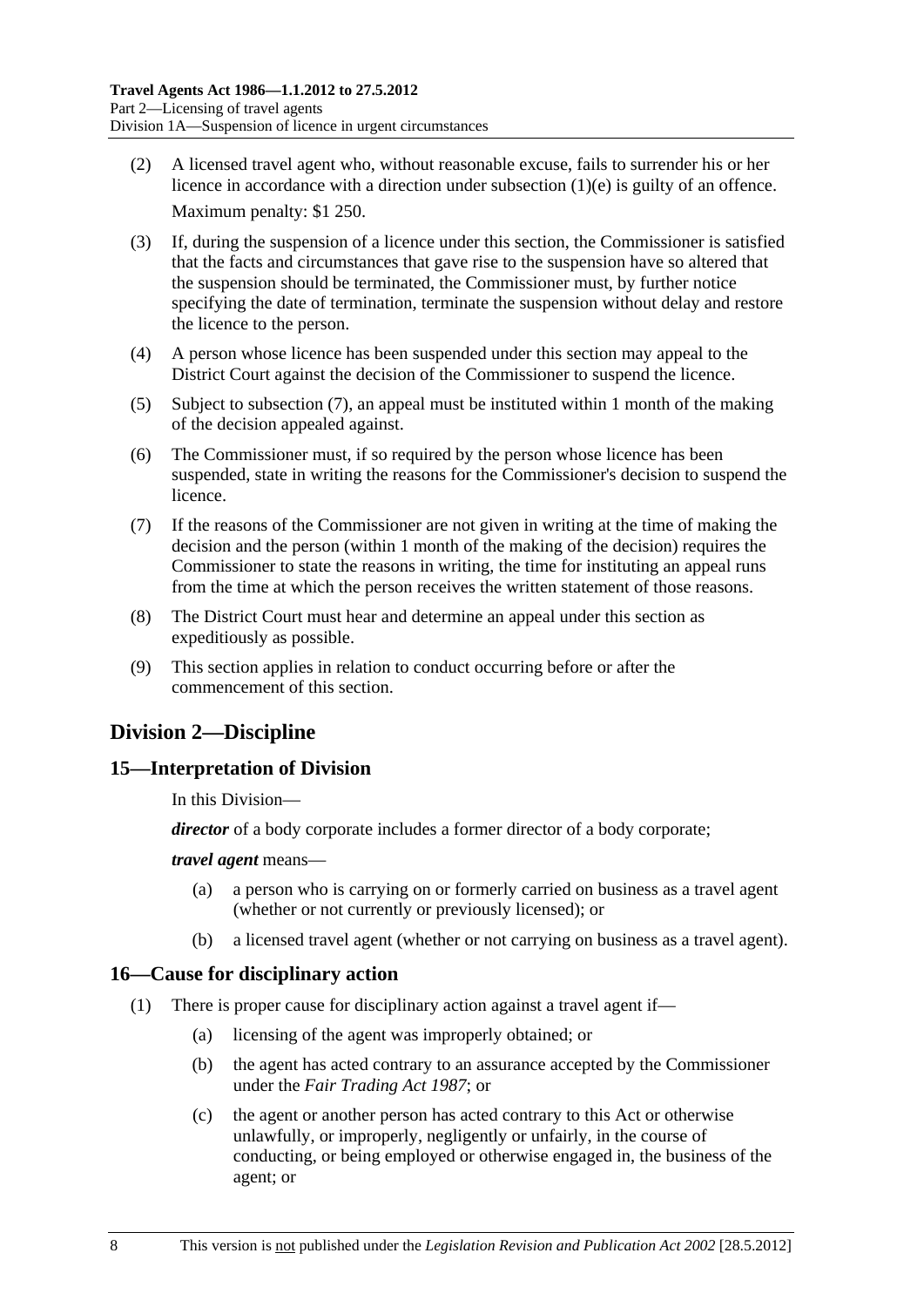- <span id="page-8-0"></span> (d) the agent has insufficient financial resources properly to carry on business as a travel agent; or
- (e) the agent has not maintained satisfactory arrangements for the fulfilment of the agent's obligations under this Act; or
- (f) events have occurred such that the agent would not be entitled to be licensed as a travel agent if he or she were to apply for a licence.
- (2) Disciplinary action may be taken against each director of a body corporate that is a travel agent if there is proper cause for disciplinary action against the body corporate.
- (3) Disciplinary action may not be taken against a person in relation to the act or default of another if that person could not reasonably be expected to have prevented the act or default.
- (4) This section applies in relation to conduct occurring before or after the commencement of this section.

### **17—Complaints**

The Commissioner or any other person may lodge with the District Court a complaint setting out matters that are alleged to constitute grounds for disciplinary action under this Division.

### **18—Hearing by Court**

- (1) On the lodging of a complaint, the District Court must conduct a hearing for the purpose of determining whether the matters alleged in the complaint constitute grounds for disciplinary action under this Division.
- (2) Without limiting the usual powers of the District Court, the Court may during the hearing—
	- (a) allow an adjournment to enable the Commissioner to investigate or further investigate matters to which the complaint relates; and
	- (b) allow the modification of the complaint or additional allegations to be included in the complaint subject to any conditions as to adjournment and notice to parties and other conditions that the Court may think fit to impose.

### **18A—Participation of assessors in disciplinary proceedings**

In any proceedings under this Division, the District Court will, if a Judge of the Court so determines, sit with assessors selected in accordance with the [Schedule](#page-17-0).

### **18B—Disciplinary action**

- (1) On the hearing of a complaint, the District Court may, if it is satisfied on the balance of probabilities that there is proper cause for taking disciplinary action against the person to whom the complaint relates, by an order or orders do one or more of the following:
	- (a) reprimand the person;
	- (b) impose a fine not exceeding \$20 000 on the person;
	- (c) in the case of a person who is licensed as a travel agent—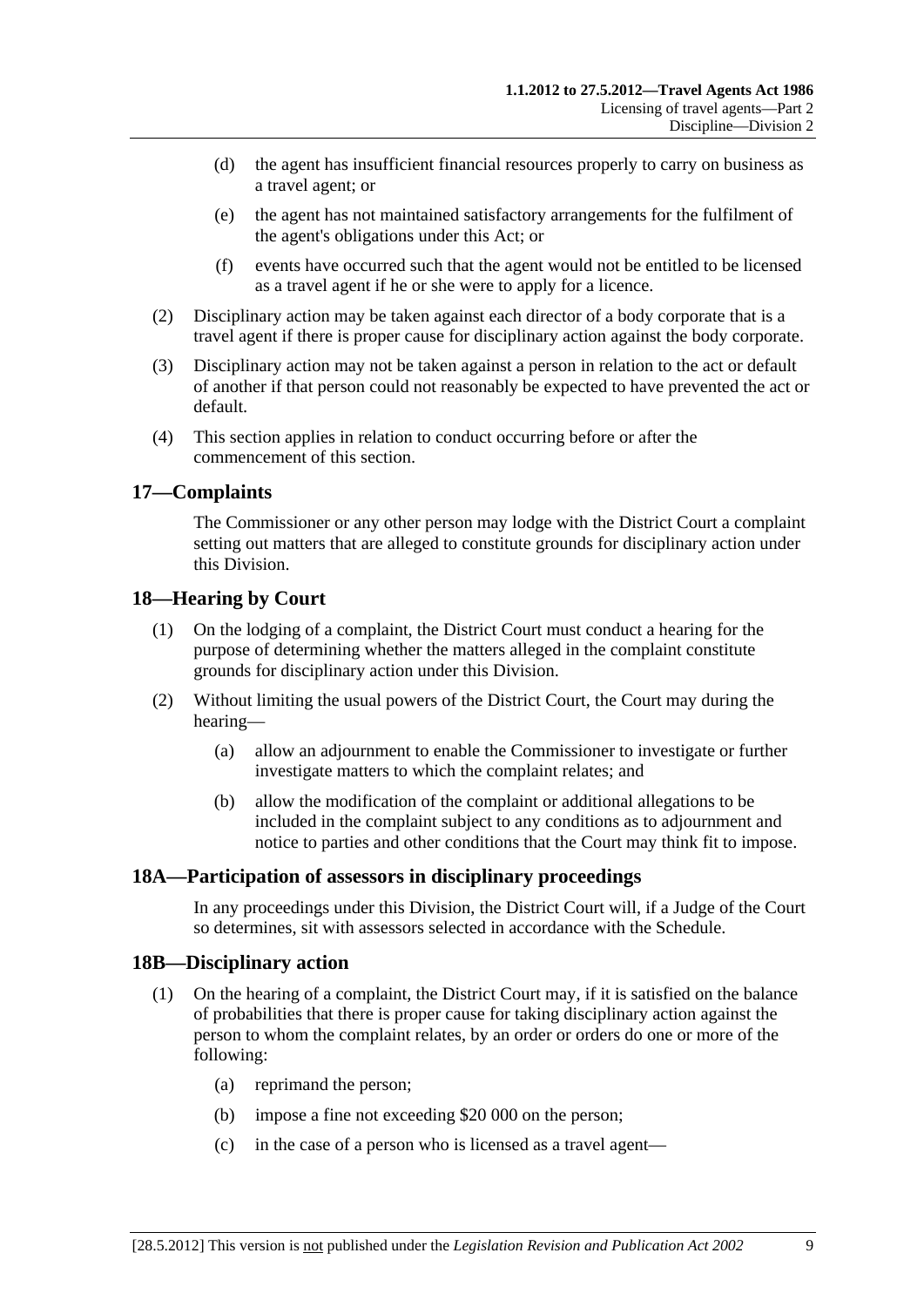- <span id="page-9-0"></span> (i) suspend the licence for a specified period or until the fulfilment of stipulated conditions or until further order; or
- (ii) cancel the licence; or
- (iii) impose conditions as to the conduct of the person or the person's business as a travel agent;
- (d) disqualify the person from being licensed under this Act;
- (e) prohibit the person from being employed or otherwise engaged in the business of a travel agent;
- (f) prohibit the person from being a director or having an interest in a body corporate that is a travel agent.

(2) The District Court may—

- (a) stipulate that a disqualification or prohibition is to apply—
	- (i) permanently; or
	- (ii) for a specified period; or
	- (iii) until the fulfilment of stipulated conditions; or
	- (iv) until further order;
- (b) stipulate that an order relating to a person is to have effect at a specified future time and impose conditions as to the conduct of the person or the person's business until that time.
- $(3)$  If—
	- (a) a person has been found guilty of an offence; and
	- (b) the circumstances of the offence form, in whole or in part, the subject matter of the complaint,

the person is not liable to a fine under this section in respect of conduct giving rise to the offence.

### **18C—Contravention of orders**

If a person—

- (a) is employed or otherwise engages in the business of a travel agent; or
- (b) becomes a director of a body corporate that is a travel agent,

in contravention of an order of the District Court, that person and the agent are each guilty of an offence.

Maximum penalty: \$35 000 or imprisonment for 6 months.

## **Part 3—The compensation scheme**

### **19—Approval of the trust deed**

- (1) The Minister may for the purposes of this Act—
	- (a) approve an instrument as the trust deed;
	- (b) approve any amendment to the trust deed.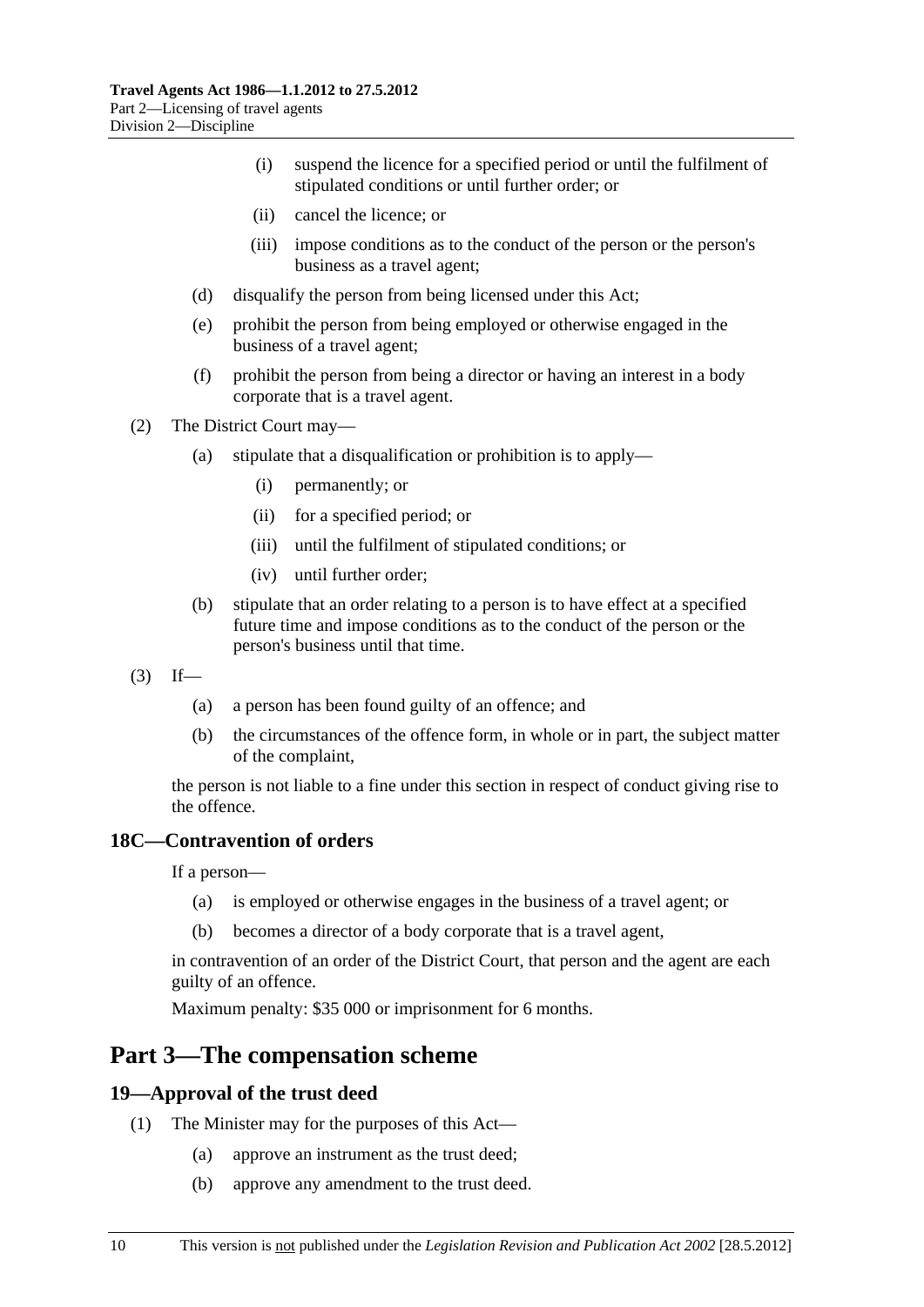<span id="page-10-0"></span> (2) The trust deed and any approved amendment to the trust deed must be promulgated by regulation.

### **20—Obligation of agent to participate in scheme**

- (1) A licensed travel agent must be a contributor to the compensation scheme established by the trust deed.
- (2) If the trustees determine that a licensed travel agent is not eligible or is no longer eligible to be a contributor to the compensation fund, the licence is, by force of this subsection, cancelled (but it revives if the trustees' determination is reversed on appeal).

#### **21—Appeals**

- (1) If the trustees—
	- (a) determine that a person is not eligible, or is no longer eligible, to be a contributor to the compensation fund; or
	- (b) make a conditional determination that a person is eligible, or is to remain eligible, to be a contributor to the compensation fund,

the person may, within 28 days after service of notice of the determination, appeal against the determination or the condition to the District Court.

#### **25—Trustees subrogated to rights of claimant**

- (1) On payment to a claimant out of the compensation fund, the trustees are, to the extent of the payment, subrogated to the rights of the claimant arising from the circumstances to which the claim relates.
- (2) If rights to which the trustees are subrogated lie against a licensed travel agent (or former licensed travel agent) that is a body corporate, the trustees may determine that those rights may be enforced against the directors or one or more of the directors of the body corporate.
- (3) It is a defence in proceedings to enforce a right against a director of a body corporate under [subsection \(2\),](#page-10-0) if the director proves that the director could not, by exercise of reasonable care, have prevented the occurrence of the circumstances out of which the claim arose.

#### **26—Name in which trustees may sue and be sued**

(1) The trustees may sue and be sued under the name "The Travel Compensation Fund".

## **Part 4—Miscellaneous**

#### **27—Delegations**

- (1) The Commissioner may delegate any of the Commissioner's functions or powers under this Act—
	- (a) to a person employed in the Public Service; or
	- (b) to the person for the time being holding a specified position in the Public Service; or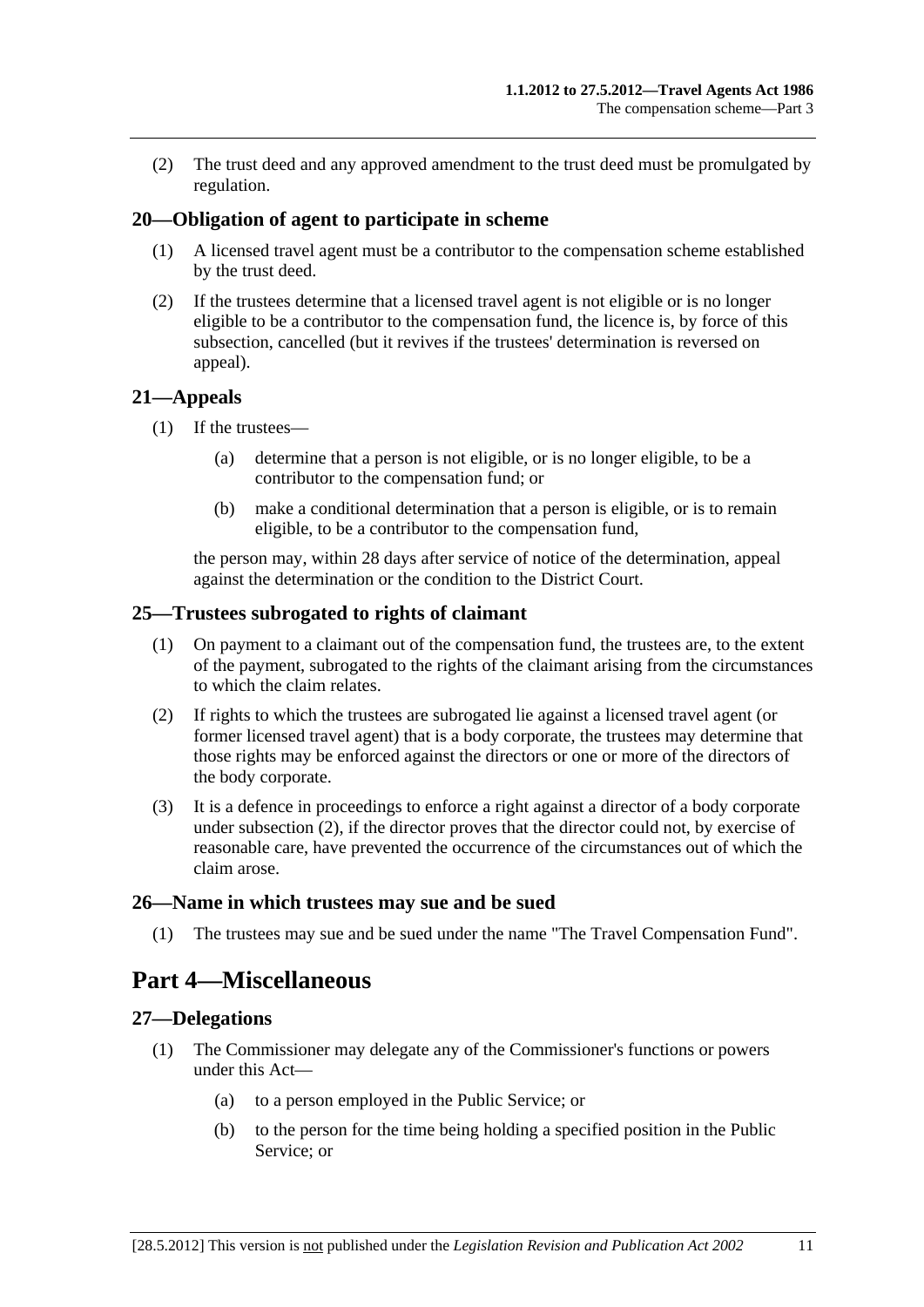- <span id="page-11-0"></span> (c) to any other person under an agreement under this Act between the Commissioner and an organisation representing the interests of persons affected by this Act.
- (2) The Minister may delegate any of the Minister's functions or powers under this Act (except the power to direct the Commissioner).
- (3) A delegation under this section—
	- (a) must be in writing; and
	- (b) may be conditional or unconditional; and
	- (c) is revocable at will; and
	- (d) does not prevent the delegator from acting in any matter.

### **28—Agreement with professional organisation**

- (1) The Commissioner may, with the approval of the Minister, make an agreement with an organisation representing the interests of persons affected by this Act under which the organisation undertakes a specified role in the administration or enforcement of this Act.
- (2) The agreement—
	- (a) must be in writing and executed by the Commissioner and the organisation; and
	- (b) may contain delegations by the Commissioner of functions or powers under this Act or the *[Fair Trading Act 1987](http://www.legislation.sa.gov.au/index.aspx?action=legref&type=act&legtitle=Fair%20Trading%20Act%201987)*; and
	- (c) must set out any conditions governing the performance or exercise of functions or powers conferred on the organisation; and
	- (d) must make provision for the variation and termination of the agreement by the Commissioner with the approval of the Minister or the organisation.
- (3) The Commissioner may not delegate any of the following for the purposes of the agreement:
	- (a) functions or powers under [Part 2;](#page-3-0)
	- (b) power to request the Commissioner of Police to investigate and report on matters under this Part;
	- (c) power to commence a prosecution for an offence against this Act.
- (4) A delegation by the Commissioner for the purposes of the agreement—
	- (a) has effect subject to the conditions specified in the agreement; and
	- (b) may be varied or revoked by the Commissioner in accordance with the terms of the agreement; and
	- (c) does not prevent the Commissioner from acting in any matter.
- (5) The Minister must, within six sitting days after the making of the agreement, cause a copy of the agreement to be laid before both Houses of Parliament.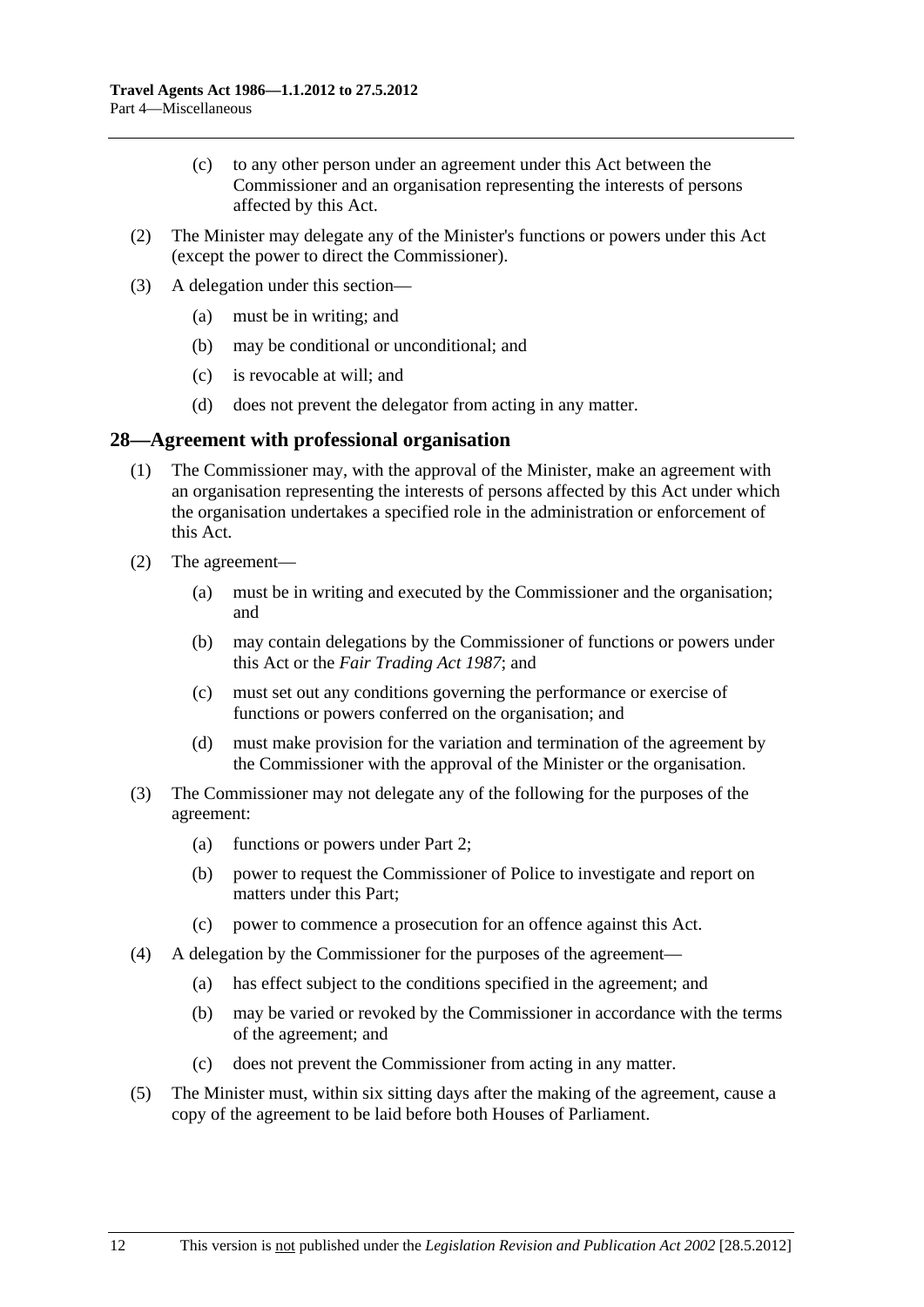### <span id="page-12-0"></span>**29—Exemptions**

- (1) The Minister may, on application by a person, exempt the person from compliance with a specified provision of this Act.
- (2) An exemption under this section is subject to the conditions (if any) imposed by the Minister.
- (3) The Minister may, at his or her discretion, vary or revoke an exemption under this section.
- (4) The grant or a variation or revocation of an exemption under this section must be notified in the Gazette.

### **30—Registers**

- (1) The Commissioner must keep a register of persons licensed as travel agents.
- (2) The Commissioner must record on the register—
	- (a) disciplinary action taken against a person under this Act; and
	- (b) a note of any assurance accepted by the Commissioner under the *[Fair](http://www.legislation.sa.gov.au/index.aspx?action=legref&type=act&legtitle=Fair%20Trading%20Act%201987)  [Trading Act 1987](http://www.legislation.sa.gov.au/index.aspx?action=legref&type=act&legtitle=Fair%20Trading%20Act%201987)* in relation to a licensed travel agent.
- $(2a)$  If—
	- (a) the licence of a person who is licensed as a travel agent is suspended under [section 14A;](#page-6-0) or
	- (b) a person who is licensed as a travel agent, or is a director of a body corporate that is licensed as a travel agent, is suspended or disqualified under a corresponding law from holding a licence under the corresponding law or being involved in the direction, management or conduct of the business of a travel agent,

the Commissioner may record a note of the suspension or disqualification on the register.

(3) A person may inspect a register on payment of the fee fixed by regulation.

### **31—Commissioner and proceedings before District Court**

- (1) The Commissioner is entitled to be joined as a party to any proceedings of the District Court under [Part 2](#page-3-0).
- (2) The Commissioner may appear personally in any such proceedings or may be represented at the proceedings by counsel or a person employed in the Public Service.

#### **32—False or misleading information**

A person must not make a statement that is false or misleading in a material particular (whether by reason of the inclusion or omission of any particular) in any information provided, or record kept, under this Act.

Maximum penalty:

- (a) If the person made the statement knowing that it was false or misleading— \$10 000;
- (b) In any other case—\$2 500.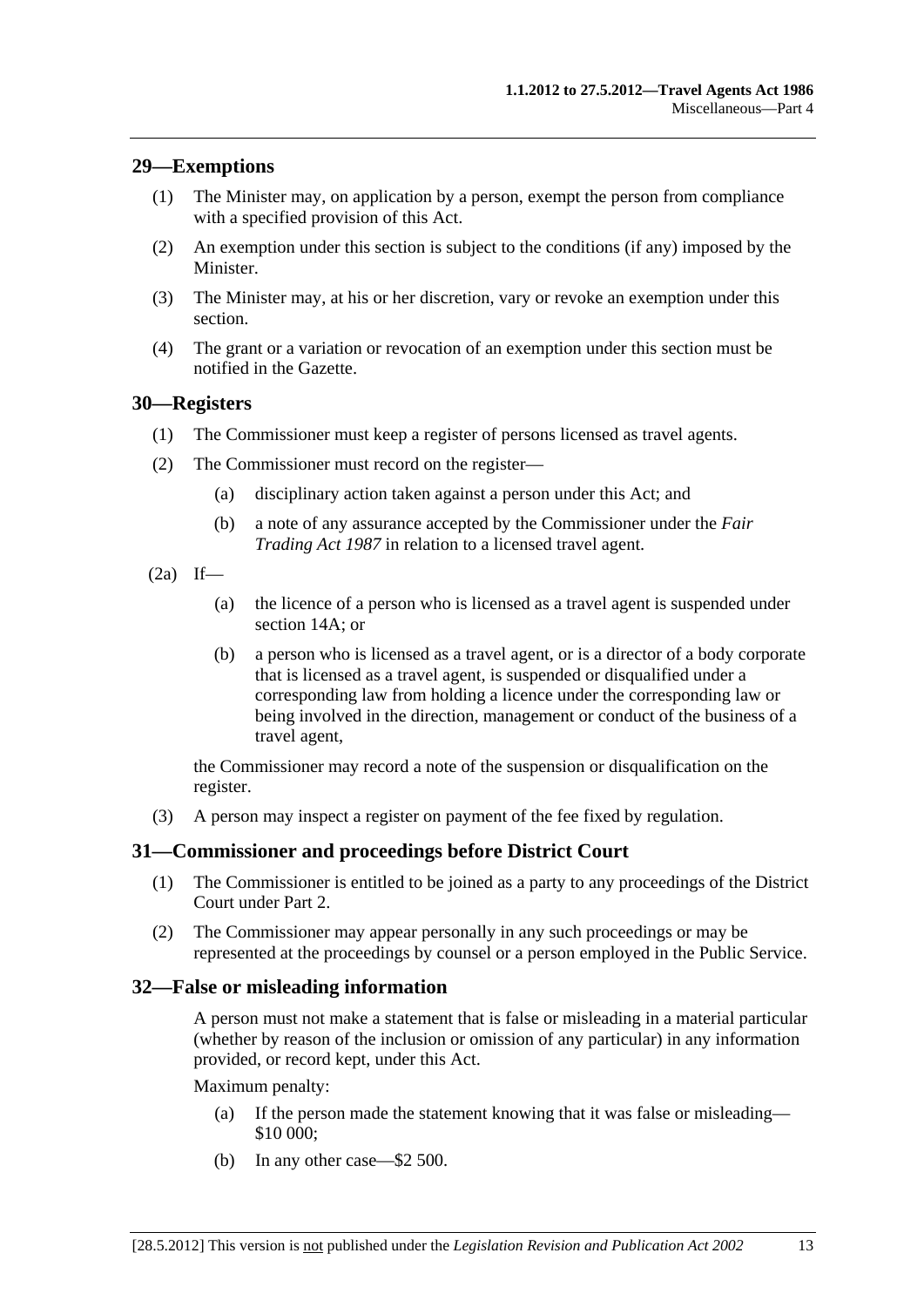### <span id="page-13-0"></span>**33—Notice to be displayed**

A person carrying on business as a travel agent authorised by a licence must maintain in a conspicuous position in each place from which the business is carried on a notice clearly showing—

- (a) the name of the licensed travel agent as it appears in the licence; and
- (b) any other information required by regulation.

Maximum penalty: \$2 500.

### **34—Travel agent to use authorised name**

 (1) A licensed travel agent must not carry on business as a travel agent under any name except the agent's authorised name.

Maximum penalty: \$2 500.

- (2) A licensed travel agent must ensure that the agent's authorised name and any other information required by regulation appears—
	- (a) in any advertisement (other than an advertisement relating solely to the recruiting of staff) published in the course of the agent's business; and
	- (b) in any letter, statement, invoice, cheque, receipt or other document issued in the course of the agent's business.

Maximum penalty: \$2 500.

#### **35—Accounts to be kept**

 (1) A person who carries on business as a travel agent must keep such accounting records as are necessary correctly to record and explain the financial transactions and financial position of the business.

Maximum penalty: \$2 500.

- (2) The accounting records must—
	- (a) contain sufficient information for the preparation and audit of true and fair profit and loss accounts and balance sheets; and
	- (b) be kept at the person's principal place of business in this State; and
	- (c) be kept in the English language.

#### **36—Statutory declaration**

If a person is required to provide information to the Commissioner, the Commissioner may require the information to be verified by statutory declaration and, in that event, the person will not be taken to have provided the information as required unless it has been verified in accordance with the requirements of the Commissioner.

#### **37—Investigations**

The Commissioner of Police must, at the request of the Commissioner, investigate and report on any matter relevant to—

- (a) the determination of an application under this Act; or
- (b) a matter that might constitute proper cause for disciplinary action under this Act.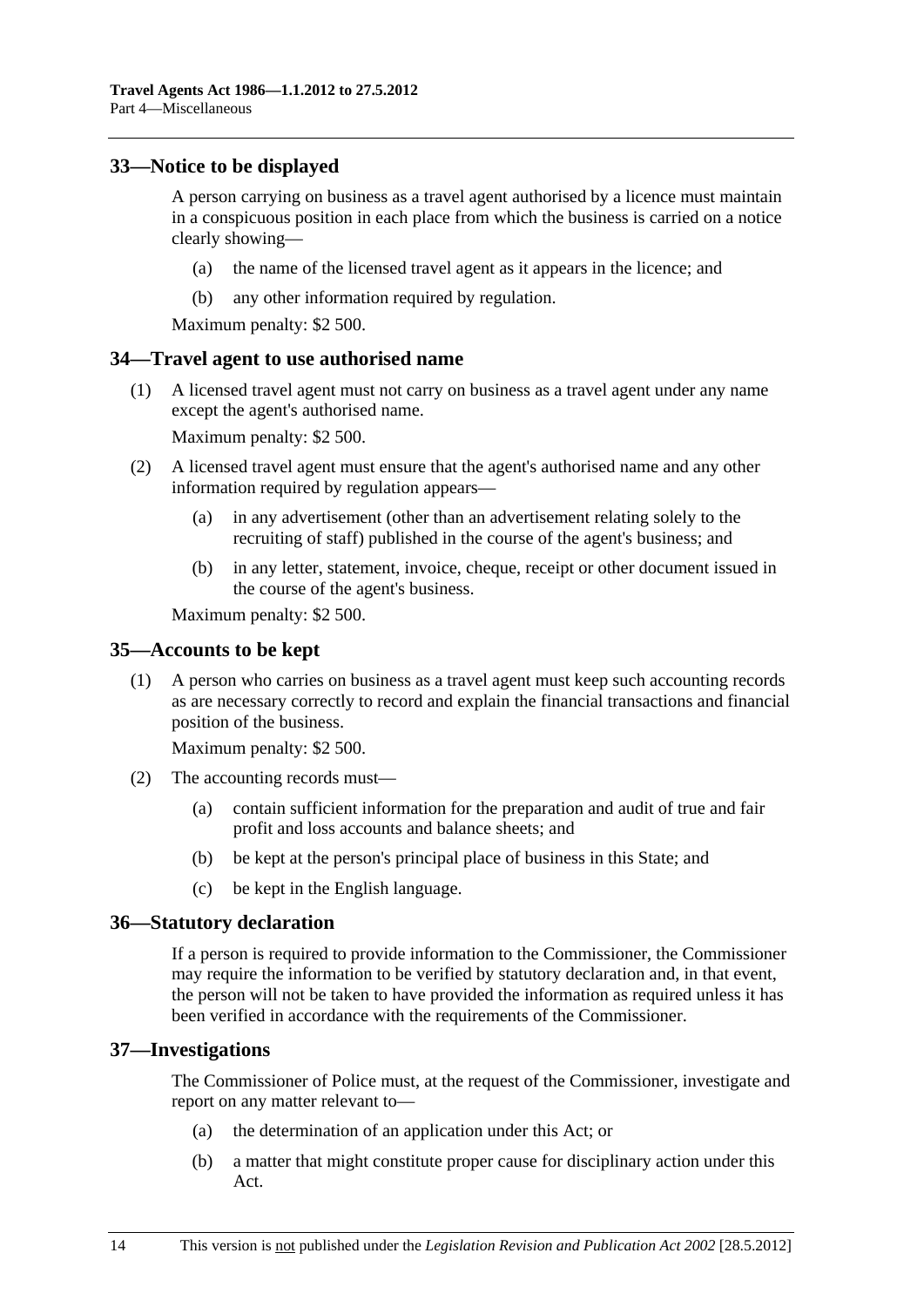### <span id="page-14-0"></span>**38—General defence**

- (1) It is a defence to a charge of an offence against this Act if the defendant proves that the offence was not committed intentionally and did not result from any failure on the part of the defendant to take reasonable care to avoid the commission of the offence.
- (2) This section does not apply in relation to a person who is charged with an offence under [section 40.](#page-14-0)

### **39—Liability for act or default of officer, employee or agent**

For the purposes of this Act, an act or default of an officer, employee or agent of a person carrying on a business will be taken to be an act or default of that person unless it is proved that the officer, employee or agent acted outside the scope of his or her actual, usual and ostensible authority.

### **40—Offences by bodies corporate**

- (1) If a body corporate is guilty of a prescribed offence, each director of the body corporate is guilty of an offence and liable to the same penalty as is prescribed for the principal offence unless the director proves that he or she could not by the exercise of due diligence have prevented the commission of the offence.
- (2) If a body corporate is guilty of any other offence against this Act, each director of the body corporate is guilty of an offence and liable to the same penalty as is prescribed for the principal offence if the prosecution proves that—
	- (a) the director knew, or ought reasonably to have known, that there was a significant risk that such an offence would be committed; and
	- (b) the director was in a position to influence the conduct of the body corporate in relation to the commission of such an offence; and
	- (c) the director failed to exercise due diligence to prevent the commission of the offence.
- (3) [Subsection \(2\)](#page-14-0) does not apply if the principal offence is an offence against [section 14A\(2\),](#page-7-0) [33](#page-13-0) or [34](#page-13-0) or is an offence against the regulations that is specified as an offence to which [subsection \(2\)](#page-14-0) does not apply.
- (4) In this section—

*prescribed offence* means an offence against [section 7,](#page-3-0) [13](#page-6-0), [18C](#page-9-0) or [35.](#page-13-0)

### **41—Continuing offence**

- (1) A person convicted of an offence against a provision of this Act in respect of a continuing act or omission—
	- (a) is liable, in addition to the penalty otherwise applicable to the offence, to a penalty for each day during which the act or omission continued of not more than one-tenth of the maximum penalty prescribed for that offence; and
	- (b) is, if the act or omission continues after the conviction, guilty of a further offence against the provision and liable, in addition to the penalty otherwise applicable to the further offence, to a penalty for each day during which the act or omission continued after the conviction of not more than one-tenth of the maximum penalty prescribed for the offence.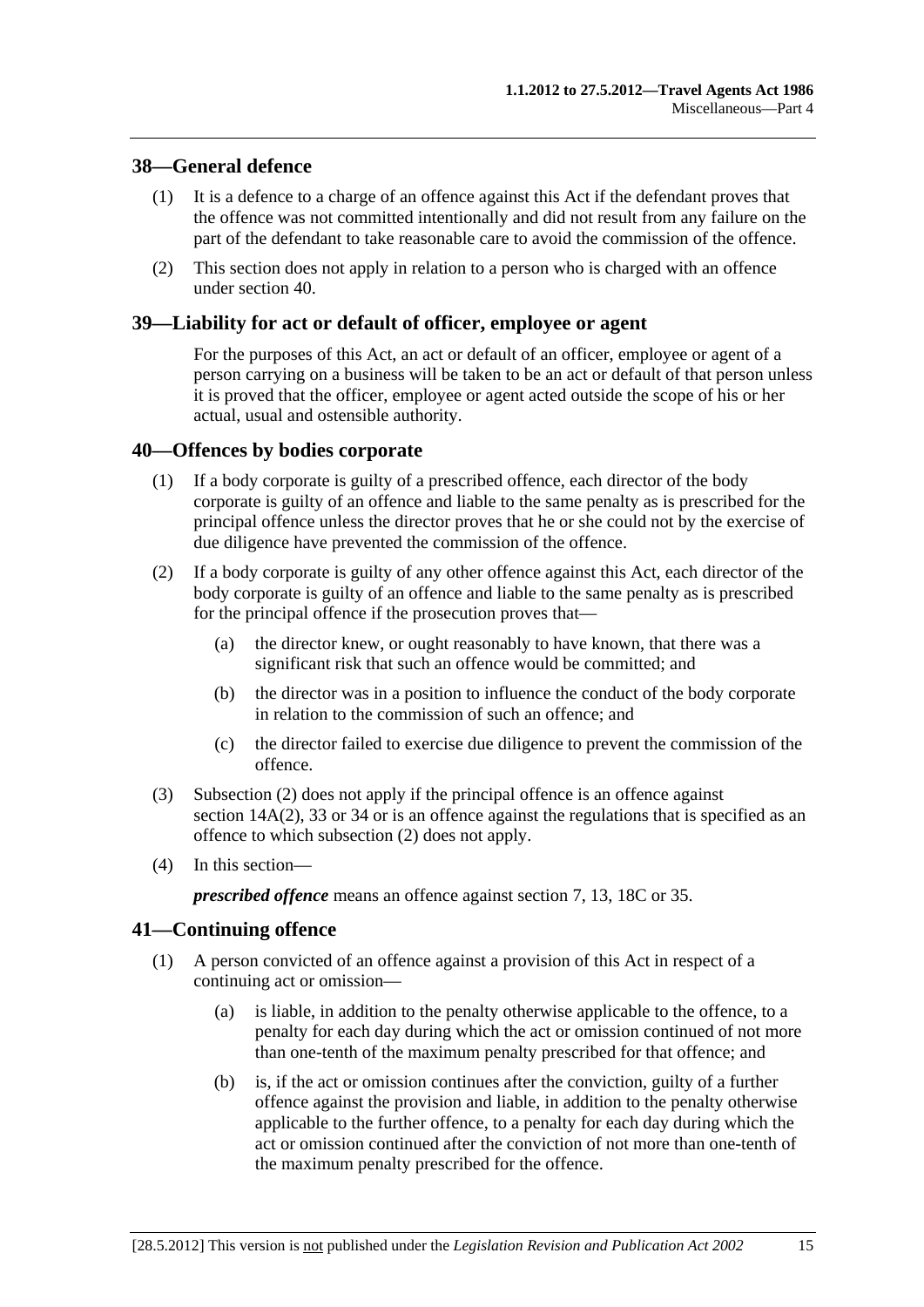<span id="page-15-0"></span> (2) If an offence consists of an omission to do something that is required to be done, the omission will be taken to continue for as long as the thing required to be done remains undone after the end of the period for compliance with the requirement.

### **42—Prosecutions**

- (1) Proceedings for an offence against this Act must be commenced—
	- (a) in the case of an expiable offence—within the time limits prescribed for expiable offences by the *[Summary Procedure Act 1921](http://www.legislation.sa.gov.au/index.aspx?action=legref&type=act&legtitle=Summary%20Procedure%20Act%201921)*;
	- (b) in any other case—within 2 years of the date on which the offence is alleged to have been committed or, with the authorisation of the Minister, at a later time within 5 years of that date.
- (2) A prosecution for an offence against this Act cannot be commenced except by—
	- (a) the Commissioner; or
	- (b) an authorised officer under the *[Fair Trading Act 1987](http://www.legislation.sa.gov.au/index.aspx?action=legref&type=act&legtitle=Fair%20Trading%20Act%201987)*; or
	- (c) a person who has the consent of the Minister to commence the prosecution.
- (3) In any proceedings, an apparently genuine document purporting to be a certificate of the Minister certifying authorisation of, or consent to, a prosecution for an offence against this Act will be accepted, in the absence of proof to the contrary, as proof of the authorisation or consent.

### **43—Evidence**

In any proceedings, an apparently genuine document purporting to be a certificate of the Commissioner certifying that a person was or was not licensed as a travel agent on a specified date will be accepted, in the absence of proof to the contrary, as proof of the matters so certified.

#### **44—Service of documents**

- (1) Subject to this Act, a notice or document required or authorised by this Act to be given to or served on a person may—
	- (a) be served on the person personally; or
	- (b) be posted in an envelope addressed to the person—
		- (i) at the person's last known address; or
		- (ii) if the person is a licensed travel agent—at the person's address for service; or
	- (c) if the person is a licensed travel agent—be left for the person at the address for service with someone apparently over the age of 16 years; or
	- (d) be transmitted by facsimile transmission to a facsimile number provided by the person (in which case the notice or document will be taken to have been given or served at the time of transmission).
- (2) The address for service of a licensed travel agent is the address of which the Commissioner has been last notified in writing by the agent as the agent's address for service.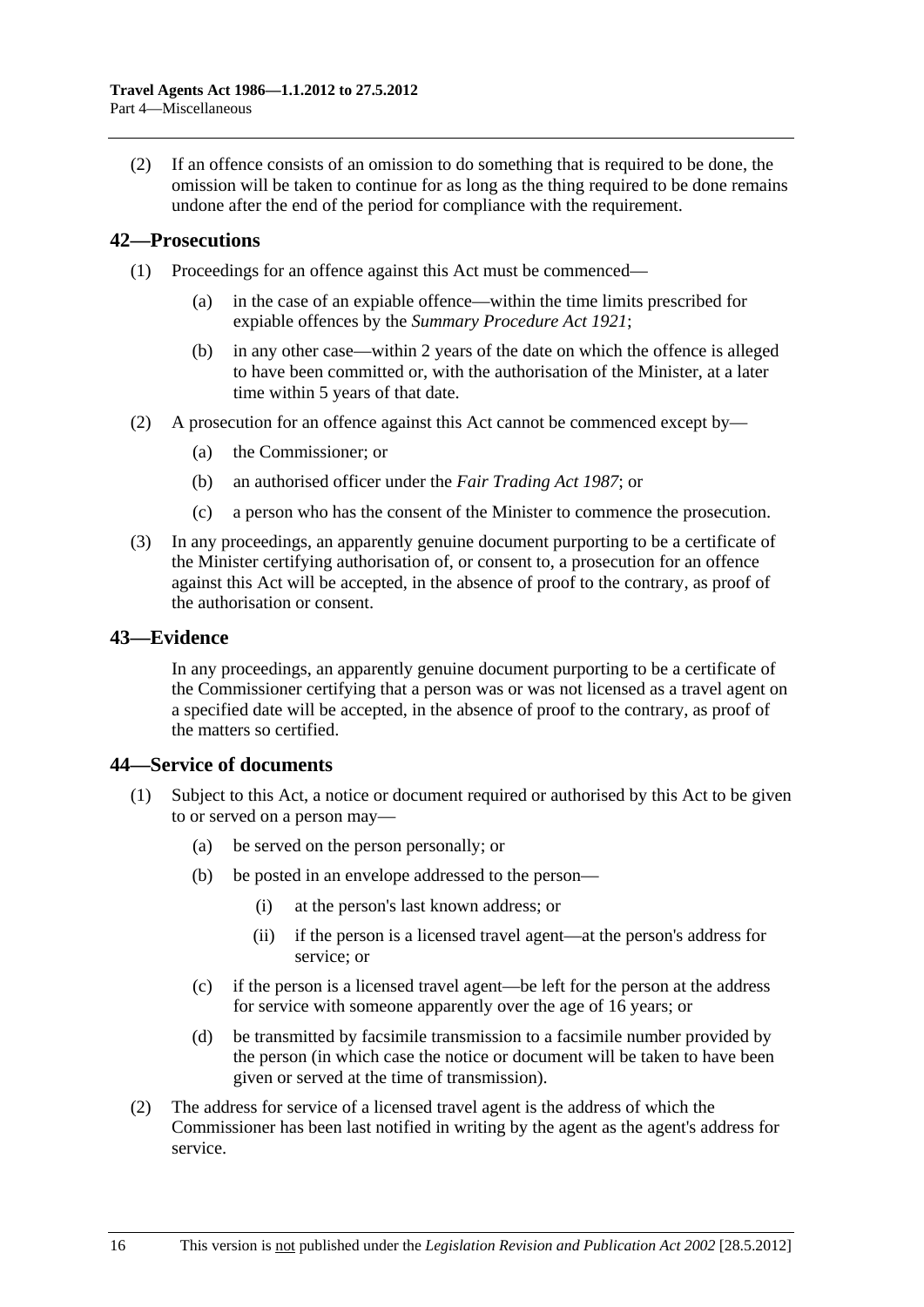### <span id="page-16-0"></span>**45—Annual report**

- (1) The Commissioner must, on or before 31 October in each year, submit to the Minister a report on the administration of this Act during the period of 12 months ending on the preceding 30 June.
- (2) The Minister must, within six sitting days after receipt of the report, cause a copy of the report to be laid before each House of Parliament.

### **46—Regulations**

- (1) The Governor may make such regulations as are contemplated by, or necessary or expedient for the purposes of, this Act.
- (2) Without limiting the generality of [subsection \(1\),](#page-16-0) the regulations may—
	- (a) require licensed travel agents to comply with a code of conduct;
	- (b) fix fees to be paid in respect of any matter under this Act and regulate the recovery, refund, waiver or reduction of such fees;
	- (c) exempt (conditionally or unconditionally) classes of persons or activities from the application of this Act or specified provisions of this Act;
	- (d) prescribe the records to be kept by licensed travel agents and the manner in which the records must be kept;
	- (e) require periodic audits to be made of the accounts required by this Act to be kept by persons who carry on business as travel agents, and provide for the appointment of auditors;
	- (f) regulate the form and content of advertisements concerning the services offered by persons carrying on business as travel agents;
	- (g) provide for the furnishing of returns to enable calculation of contributions to the compensation fund;
	- (h) impose a penalty (not exceeding a fine of \$2 500) for contravention of, or non-compliance with, a regulation;
	- (i) fix expiation fees, not exceeding \$210, for alleged offences against the regulations.
- (3) Regulations under this Act—
	- (a) may be of general application or limited application;
	- (b) may make different provision according to the matters or circumstances to which they are expressed to apply;
	- (c) may provide that a matter or thing in respect of which regulations may be made is to be determined according to the discretion of the Commissioner or the Minister.
- (4) The regulations may operate by reference to a specified code as in force at a specified time or as in force from time to time.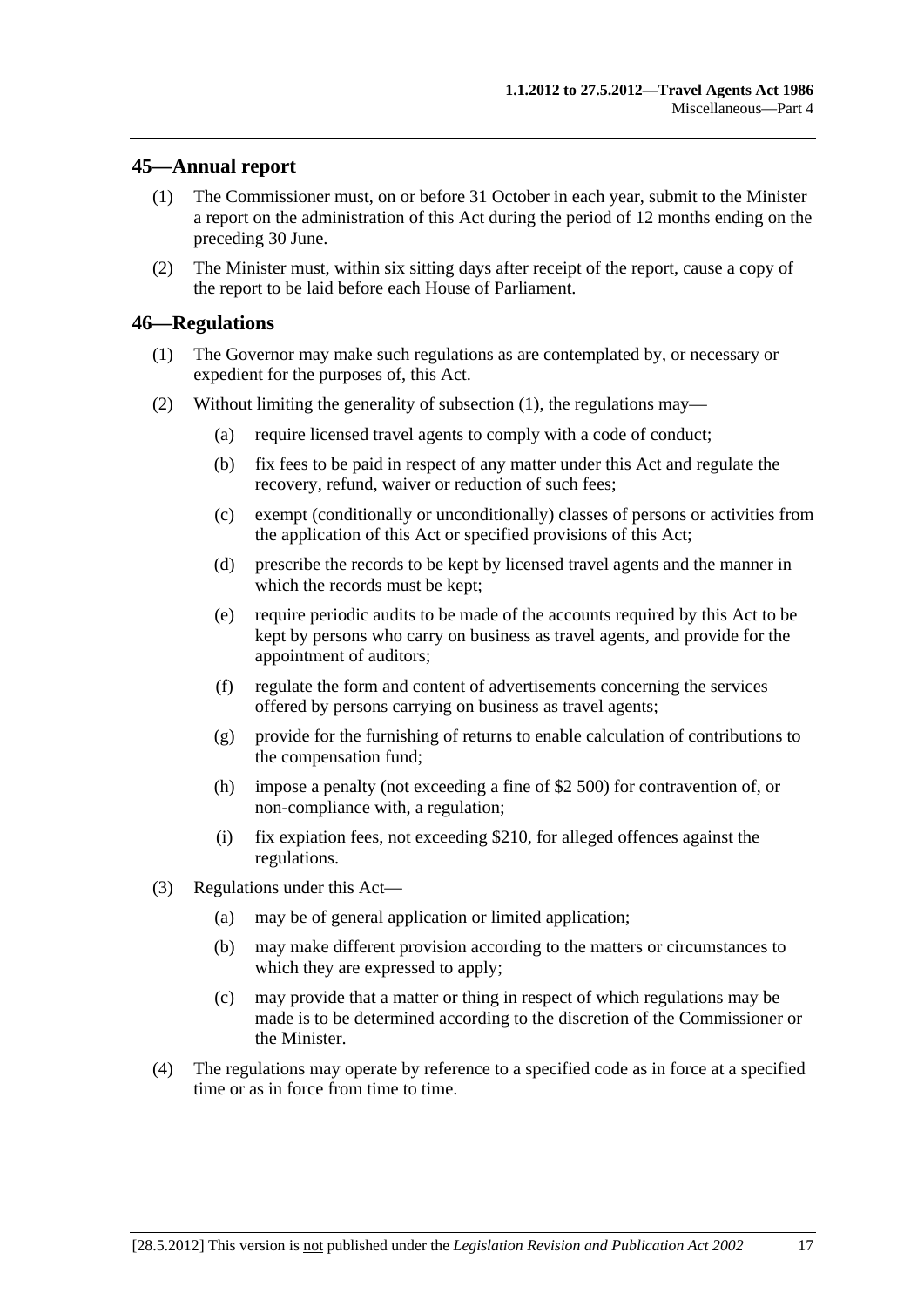- <span id="page-17-0"></span> (5) If a code is referred to in the regulations—
	- (a) a copy of the code must be kept available for inspection by members of the public, without charge and during normal office hours, at an office determined by the Minister; and
	- (b) evidence of the contents of the code may be given in any legal proceedings by production of a document apparently certified by the Minister to be a true copy of the code.

## **Schedule—Appointment and selection of assessors for District Court**

- (1) The Minister must establish the following panels of persons who may sit with the District Court as assessors in proceedings under [Part 2](#page-3-0)—
	- (a) a panel consisting of persons representative of travel agents;
	- (b) a panel consisting of persons representative of members of the public who deal with travel agents.
- (2) A member of a panel is to be appointed by the Minister for a term of office not exceeding three years and on conditions determined by the Minister and specified in the instrument of appointment.
- (3) A member of a panel is, on the expiration of a term of office, eligible for reappointment.
- (4) Subject to [subclause \(5\),](#page-17-0) if assessors are to sit with the District Court in proceedings under [Part 2,](#page-3-0) a Judge of the Court must select one member from each of the panels to sit with the Court in the proceedings.
- (5) A member of a panel who has a personal or a direct or indirect pecuniary interest in a matter before the District Court is disqualified from participating in the hearing of the matter.
- (6) If an assessor dies or is for any reason unable to continue with any proceedings, the District Court constituted of the judicial officer who is presiding at the proceedings and the other assessor may, if the judicial officer so determines, continue and complete the proceedings.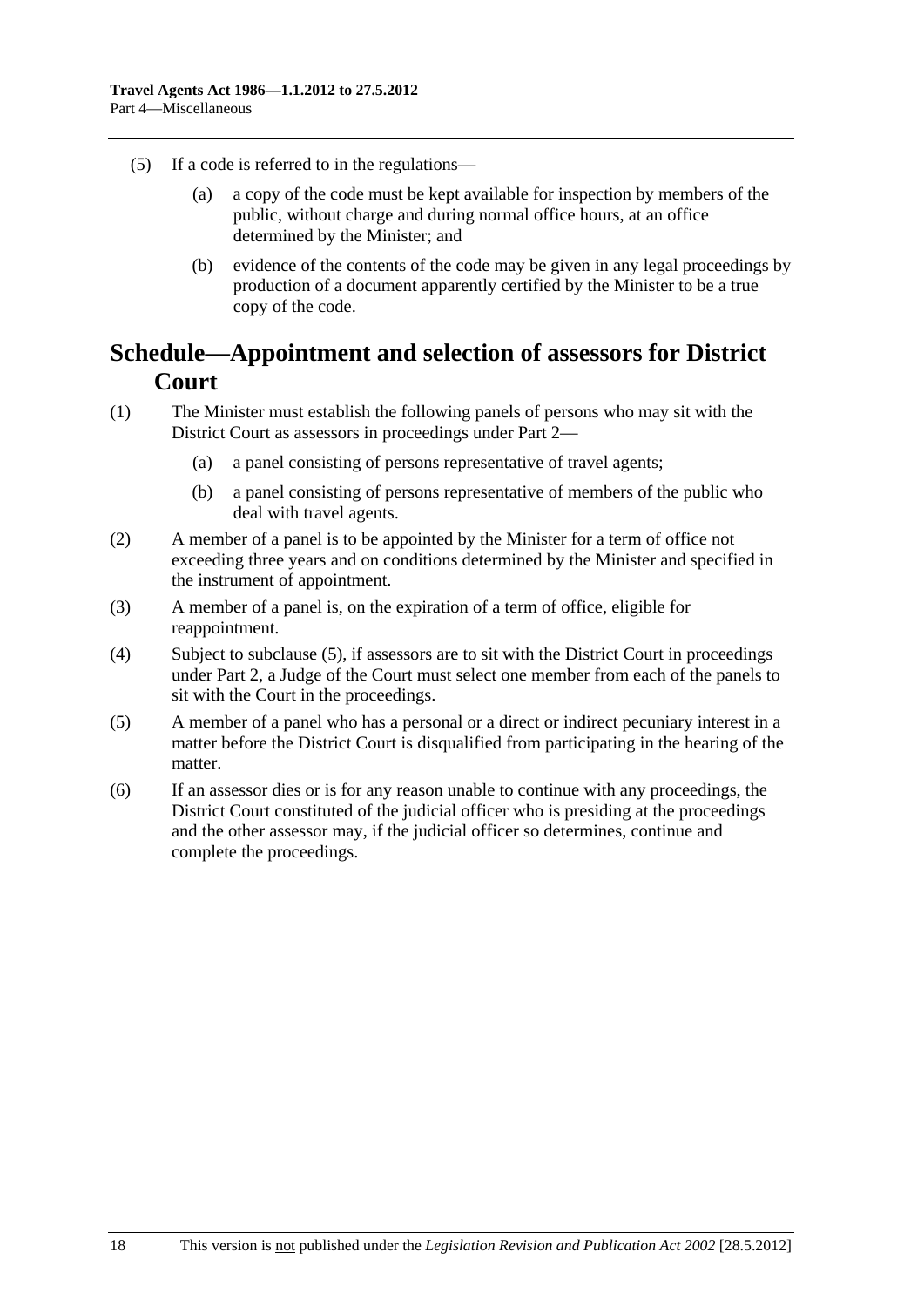## <span id="page-18-0"></span>**Legislative history**

### **Notes**

- In this version provisions that are uncommenced appear in italics.
- Amendments of this version that are uncommenced are not incorporated into the text.
- Please note—References in the legislation to other legislation or instruments or to titles of bodies or offices are not automatically updated as part of the program for the revision and publication of legislation and therefore may be obsolete.
- Earlier versions of this Act (historical versions) are listed at the end of the legislative history.
- For further information relating to the Act and subordinate legislation made under the Act see the Index of South Australian Statutes or www.legislation.sa.gov.au.

## **Principal Act and amendments**

New entries appear in bold.

| Year | No | Title                                                                                               | Assent     | Commencement                                                                                                                                                                                                                                                                                           |
|------|----|-----------------------------------------------------------------------------------------------------|------------|--------------------------------------------------------------------------------------------------------------------------------------------------------------------------------------------------------------------------------------------------------------------------------------------------------|
| 1986 | 15 | Travel Agents Act 1986                                                                              | 20.3.1986  | 23.2.1987 (Gazette 12.2.1987 p294)<br>except ss 7 & 11-1.7.1987 (Gazette<br>7.5.1987 $p1204$ ) and except s 21 which<br>was substituted by 73/1988 before<br>coming into operation and except<br>ss 22-24 which were deleted by<br>73/1988 without coming into operation<br>and except s 5-uncommenced |
| 1986 | 88 | <b>Travel Agents Act Amendment</b><br>Act 1986                                                      | 4.12.1986  | 23.2.1987 (Gazette 12.2.1987 p295)                                                                                                                                                                                                                                                                     |
| 1987 | 43 | <b>Statutes Amendment (Fair Trading)</b><br>Act 1987                                                | 30.4.1987  | 26.10.1987 (Gazette 24.9.1987 p940)                                                                                                                                                                                                                                                                    |
| 1988 | 73 | <b>Travel Agents Act Amendment</b><br>Act 1988                                                      | 24.11.1988 | 24.11.1988                                                                                                                                                                                                                                                                                             |
| 1992 | 55 | <b>Statutes Amendment (Commercial</b><br>Licences) Act 1992                                         | 29.10.1992 | 10.12.1992 (Gazette 10.12.1992 p1752)                                                                                                                                                                                                                                                                  |
| 1996 | 11 | Travel Agents (Miscellaneous)<br>Amendment Act 1996                                                 | 11.4.1996  | 1.7.1996 (Gazette 27.6.1996 p3107)                                                                                                                                                                                                                                                                     |
| 1996 | 34 | <b>Statutes Amendment and Repeal</b><br>(Common Expiation Scheme)<br>Act 1996 as amended by 59/1997 | 2.5.1996   | Sch (cl 40)-1.3.1998 (Gazette 5.2.1998<br>p862)                                                                                                                                                                                                                                                        |
| 1997 | 59 | <b>Statutes Amendment (Attorney-</b><br>General's Portfolio) Act 1997                               | 31.7.1997  | Pt 8 (s $16$ )-14.9.1997 ( <i>Gazette</i><br>11.9.1997 p704)                                                                                                                                                                                                                                           |
| 1998 | 21 | <b>Statutes Amendment (Consumer</b><br>Affairs) Act 1998 as amended by<br>22/1998                   | 2.4.1998   | Pt 13 (ss 37 & 38) and Sch—28.5.1998<br>(Gazette 28.5.1998 p2292)                                                                                                                                                                                                                                      |
| 1998 | 22 | <b>Statutes Amendment (Consumer</b><br>Affairs) Amendment Act 1998                                  | 2.4.1998   | 2.4.1998                                                                                                                                                                                                                                                                                               |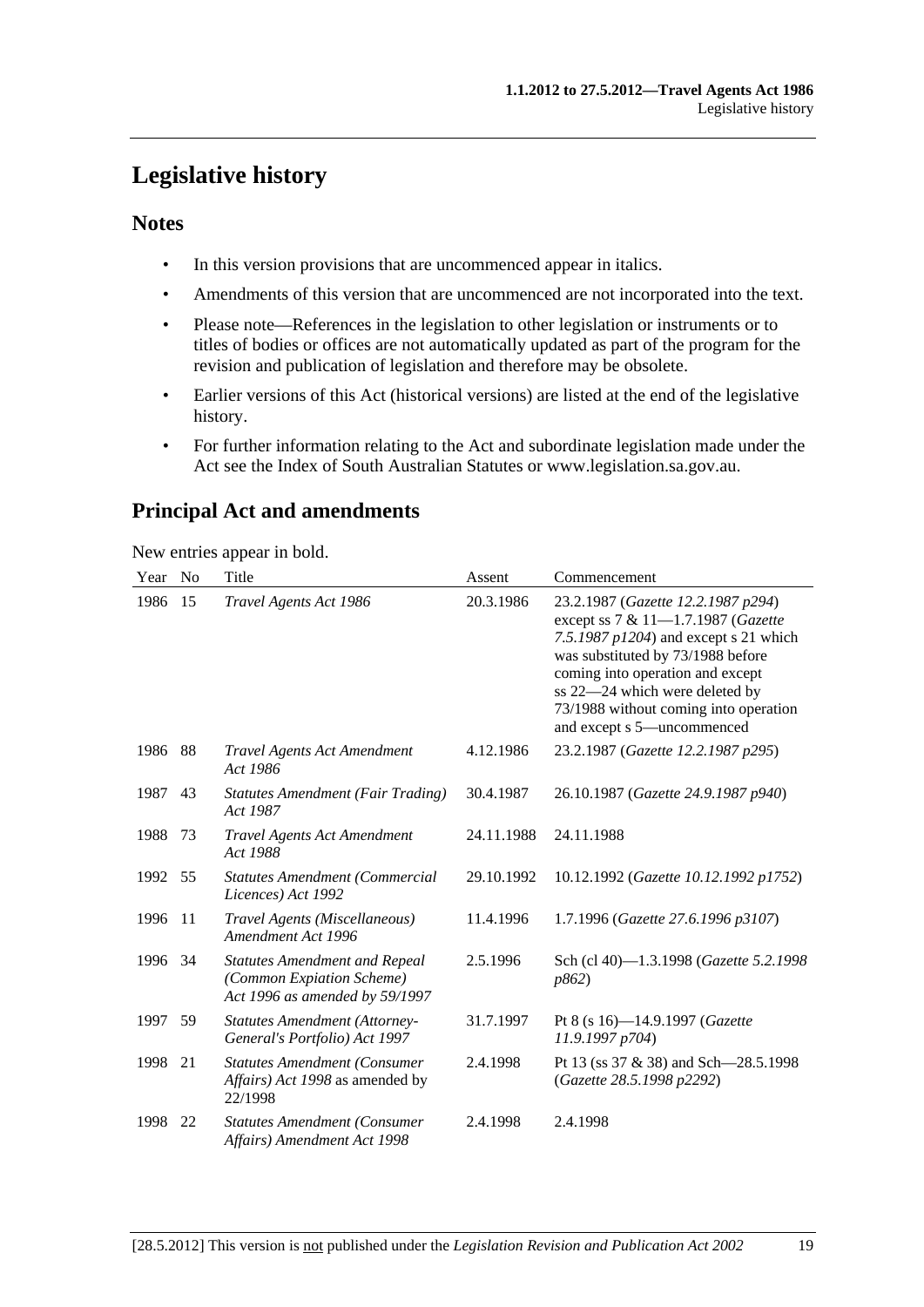#### **Travel Agents Act 1986—1.1.2012 to 27.5.2012**  Legislative history

| 2000    | -4  | District Court (Administrative and<br>Disciplinary Division) Amendment<br>Act 2000 | 20.4.2000  | Sch 1 (cl 46)-1.6.2000 (Gazette<br>18.5.2000 p2554)                |
|---------|-----|------------------------------------------------------------------------------------|------------|--------------------------------------------------------------------|
| 2001    | 47  | <b>Statutes Amendment (Consumer</b><br>Affairs) Act 2001                           | 11.10.2001 | Pt 8 (s $25$ )-1.11.2001 ( <i>Gazette</i><br>25.10.2001 p4686)     |
| 2009    | -39 | <b>Statutes Amendment and Repeal</b><br>(Fair Trading) Act 2009                    | 23.7.2009  | Pt 10 (ss 57 & 58)—3.9.2009 ( <i>Gazette</i><br>$3.9.2009$ $p4367$ |
| 2011 36 |     | <b>Statutes Amendment (Directors'</b><br>Liability) Act 2011                       | 22.9.2011  | Pt 25 (ss 33 & 34)-1.1.2012 (Gazette<br>15.12.2011 p4988)          |
| 2012 3  |     | <b>Business Names Registration</b><br>(Transitional Arrangements)<br>Act 2012      | 22.3.2012  | Sch 1 (cl 12)-28.5.2012 ( <i>Gazette</i><br>19.4.2012 p1467)       |

## **Provisions amended**

New entries appear in bold.

Entries that relate to provisions that have been deleted appear in italics.

| Provision                | How varied                                       | Commencement |  |
|--------------------------|--------------------------------------------------|--------------|--|
| Pt1                      |                                                  |              |  |
| s <sub>2</sub>           | deleted by $11/1996 s 11 (Sch)$                  | 1.7.1996     |  |
| s <sub>3</sub>           |                                                  |              |  |
| authorised name          | amended by $11/1996$ s $3(a)$                    | 1.7.1996     |  |
| authorised officer       | amended by $43/1987$ s $26(a)$                   | 26.10.1987   |  |
| the compensation<br>fund | amended by 73/1988 s 2                           | 24.11.1988   |  |
| director                 | inserted by $11/1996$ s $3(b)$                   | 1.7.1996     |  |
| <b>District Court</b>    | inserted by $11/1996$ s $3(b)$                   | 1.7.1996     |  |
| office                   | deleted by $11/1996 s 11 (Sch)$                  | 1.7.1996     |  |
| the Registrar            | deleted by $11/1996 s3(c)$                       | 1.7.1996     |  |
| the Tribunal             | deleted by $11/1996 s3(c)$                       | 1.7.1996     |  |
| s <sub>4</sub>           |                                                  |              |  |
| s(4(1))                  | substituted by $11/1996$ s $4(a)$                | 1.7.1996     |  |
| s(4(2)                   | amended by 11/1996 s 4(b)                        | 1.7.1996     |  |
| Pt 2                     | amended by 88/1986 ss 3-6                        | 23.2.1987    |  |
|                          | amended by 55/1992 ss 19, 20                     | 10.12.1992   |  |
|                          | substituted by 11/1996 s 5                       | 1.7.1996     |  |
| Pt 2 Div 1               |                                                  |              |  |
| s <sub>8</sub>           |                                                  |              |  |
| s(2)                     | amended by $47/2001$ s $25(a)$                   | 1.11.2001    |  |
| $s(3)$ (3) (5)           | inserted by $47/2001$ s $25(b)$                  | 1.11.2001    |  |
| s 11                     |                                                  |              |  |
| s 11(2)                  | amended by $4/2000$ s $9(1)$ (Sch 1 cl $46(a)$ ) | 1.6.2000     |  |
| $s\,II(5)$               | deleted by $4/2000 s 9(1)$ (Sch 1 cl $46(b)$ )   | 1.6.2000     |  |
| $s$ $11(6)$              | deleted by $4/2000 s 9(1)$ (Sch 1 cl $46(c)$ )   | 1.6.2000     |  |
| Pt 2 Div 1A              | inserted by 39/2009 s 57                         | 3.9.2009     |  |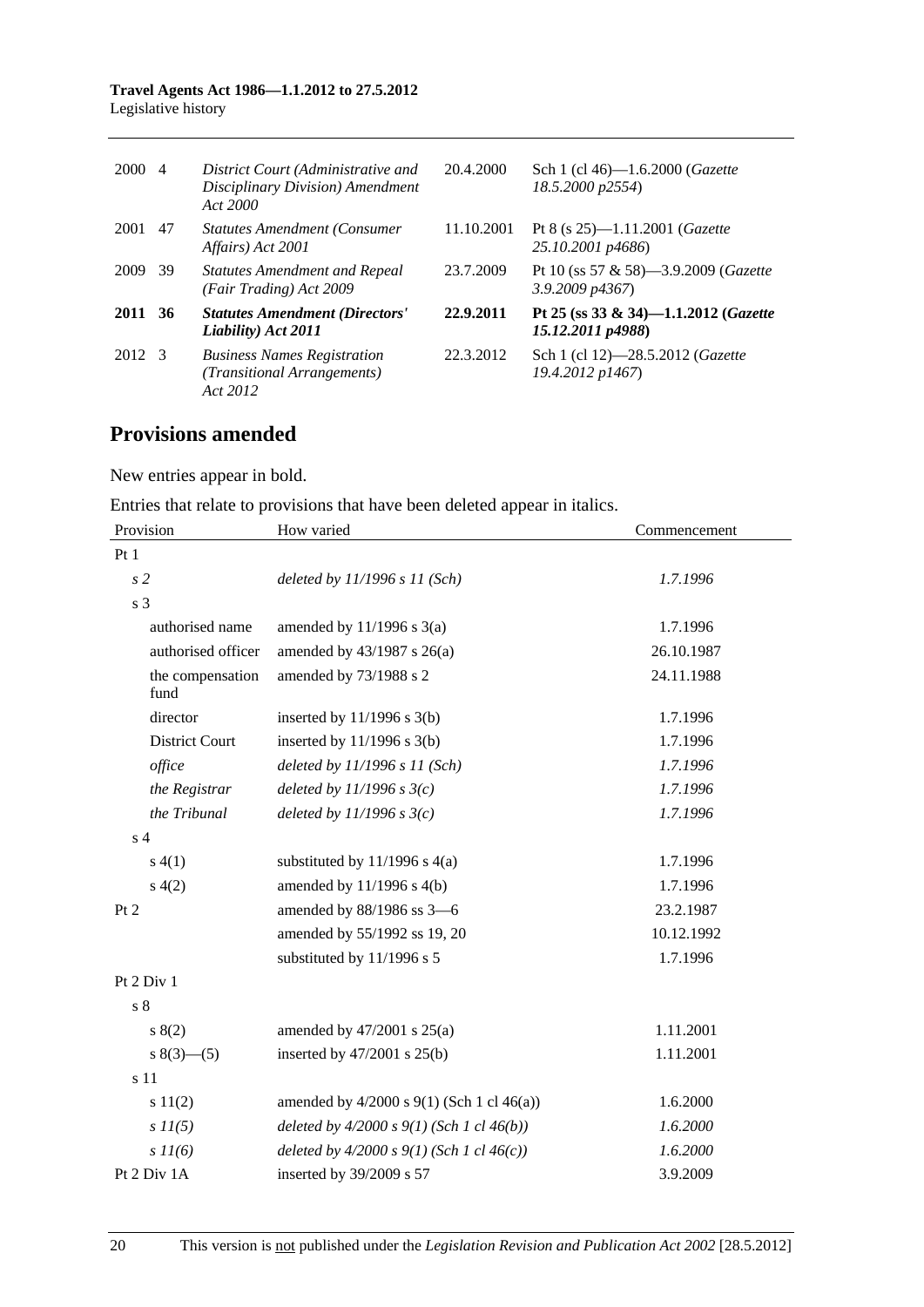#### **1.1.2012 to 27.5.2012—Travel Agents Act 1986**  Legislative history

| Pt 2 Div 2                    |                                                                      |            |
|-------------------------------|----------------------------------------------------------------------|------------|
| s 18A                         | amended by 21/1998 s 37                                              | 28.5.1998  |
| s 18B                         |                                                                      |            |
| s 18B(1)                      | amended by 21/1998 Sch cl 10 as inserted by<br>22/1998 s 3           | 28.5.1998  |
| Pt <sub>3</sub>               |                                                                      |            |
| s 19                          |                                                                      |            |
| s 19(2)                       | amended by 11/1996 s 11 (Sch)                                        | 1.7.1996   |
| s 20                          | substituted by 73/1988 s 3                                           | 24.11.1988 |
| s 21                          | substituted by 73/1988 s 3                                           | 24.11.1988 |
| $s \, 21(1)$                  | amended by $11/1996$ s $6(a)$                                        | 1.7.1996   |
| $s\,2I(2)$                    | deleted by $11/1996 s 6(b)$                                          | 1.7.1996   |
| s2I(3)                        | amended by $11/1996 s 6(c)$                                          | 1.7.1996   |
|                               | deleted by $4/2000 s 9(1)$ (Sch 1 cl $46(d)$ )                       | 1.6.2000   |
| $ss 22 - 24$                  | deleted by 73/1988 s 3                                               | 24.11.1988 |
| s 25                          |                                                                      |            |
| $s 25(2)$ and (3)             | substituted by 11/1996 s 7                                           | 1.7.1996   |
| s 26                          |                                                                      |            |
| $s\,26(2)$                    | deleted by 73/1988 s 4                                               | 24.11.1988 |
| ss 27 and 28                  | deleted by $43/1987 s 26(b)$                                         | 26.10.1987 |
| Pt 4                          | amended by 73/1988 ss 5, 6                                           | 24.11.1988 |
|                               | substituted by 11/1996 s 8                                           | 1.7.1996   |
| s 30                          |                                                                      |            |
| s $30(2a)$                    | inserted by 39/2009 s 58                                             | 3.9.2009   |
| s 38                          |                                                                      |            |
| $s \, 38(1)$                  | s 38 redesignated as $s$ 38(1) by 36/2011 s 33                       | 1.1.2012   |
| s 38(2)                       | inserted by 36/2011 s 33                                             | 1.1.2012   |
| s <sub>40</sub>               | substituted by 36/2011 s 34                                          | 1.1.2012   |
| s 42                          |                                                                      |            |
| $s\,42(1)$                    | substituted by 21/1998 Sch cl 10 as inserted by<br>22/1998 s 3       | 28.5.1998  |
| s 46                          |                                                                      |            |
| $s\,46(2)$                    | amended by 34/1996 s 4 (Sch cl 40) as<br>substituted by 59/1997 s 16 | 1.3.1998   |
| Sch                           | inserted by 11/1996 s 9                                              | 1.7.1996   |
| $\text{ }$ scl $\text{ }$ (4) | amended by 21/1998 s 38                                              | 28.5.1998  |